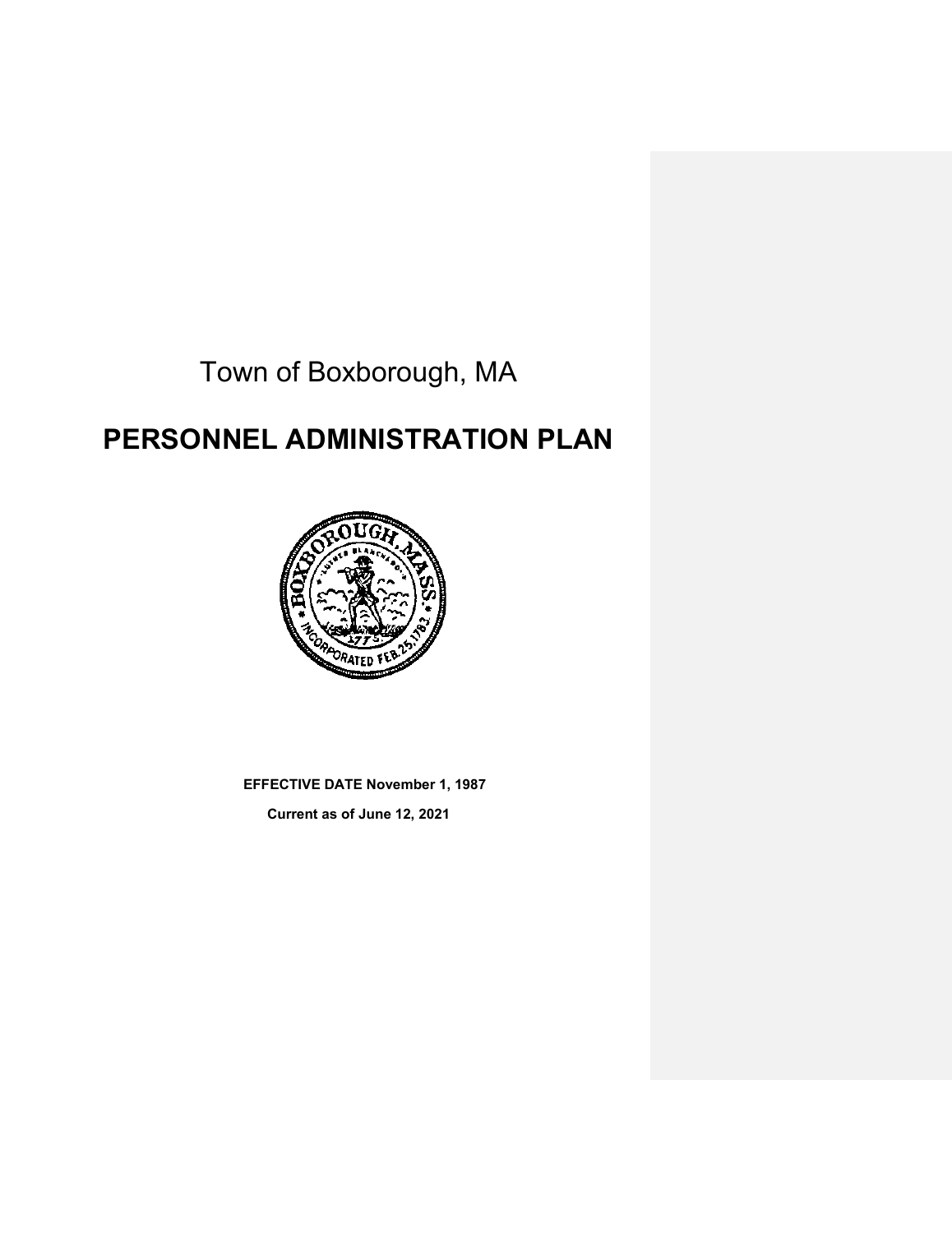## **TABLE OF CONTENTS**

| ARTICLE I. PERSONNEL ADMINISTRATION PLAN AND PERSONNEL BOARD                                                                                                                                                                   |    |
|--------------------------------------------------------------------------------------------------------------------------------------------------------------------------------------------------------------------------------|----|
| ARTICLE II. APPLICATION                                                                                                                                                                                                        |    |
| ARTICLE III. DEFINITIONS                                                                                                                                                                                                       |    |
| ARTICLE IV. ADMINISTRATION                                                                                                                                                                                                     |    |
|                                                                                                                                                                                                                                |    |
|                                                                                                                                                                                                                                |    |
| ARTICLE VII. HOURS OF WORK AND OVERTIME. THE STATE RESERVED ON A STATE OF STATE STATE OF STATE STATE STATE OF STATE STATE STATE STATE STATE STATE STATE STATE STATE STATE STATE STATE STATE STATE STATE STATE STATE STATE STAT |    |
|                                                                                                                                                                                                                                | 10 |
|                                                                                                                                                                                                                                |    |
| ARTICLE X. VACATIONS                                                                                                                                                                                                           |    |
|                                                                                                                                                                                                                                | 13 |
|                                                                                                                                                                                                                                | 16 |
| ARTICLE XIII. LAYOFFS                                                                                                                                                                                                          | 16 |
| ARTICLE XIV. DISCIPLINARY ACTIONS AND DISMISSAL                                                                                                                                                                                | 16 |
| ARTICLE XV. RESOLUTION OF COMPLAINTS/GRIEVANCES                                                                                                                                                                                | 18 |
| ARTICLE XVI. COMPENSATION FOR POSITIONS                                                                                                                                                                                        | 19 |
| ARTICLE XVII. PERFORMANCE REVIEWS                                                                                                                                                                                              | 19 |
| ARTICLE XVIII. MANAGEMENT RIGHTS                                                                                                                                                                                               |    |
| ATTACHMENT A: COMPLAINT/GRIEVANCE FORM                                                                                                                                                                                         | 23 |
| CLASSIFICATION AND COMPENSATION OF POSITIONS FY2019                                                                                                                                                                            | 24 |

1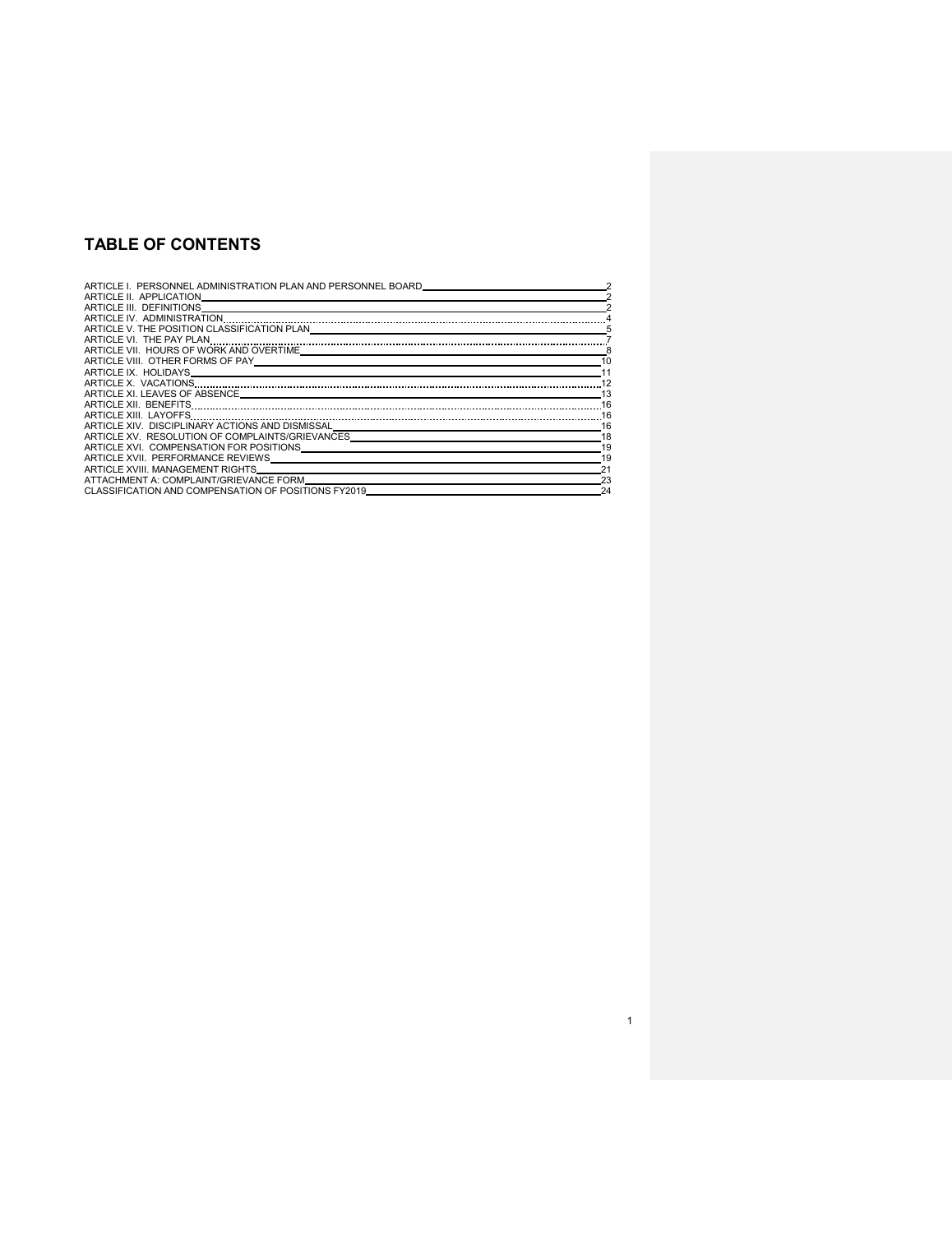#### **ARTICLE I. PERSONNEL ADMINISTRATION PLAN AND PERSONNEL BOARD**

**Section 1.** In accord with the provisions of MGL Chapter 41, Sections 108 A and 108 C, and every other power it thereto in any way enabling, the Town of Boxborough, in Town Meeting assembled, hereby establishes this Personnel Administration Plan for the Town of Boxborough (hereinafter referred to as the "Plan"), as well as a Personnel Board (hereinafter referred to as the "Board") to administer said Plan and other provisions of its By-Laws pertaining to personnel, this 1st day of July, 1980.

Amended: ATM 2000 ATM 2018 This Personnel Administration Plan establishes policies, procedures, and regulations as it deems necessary. This Personnel Administration Plan does not create a contract nor is it to be interpreted or construed as creating any contractual obligations of any kind between the Town and any of its employees.

#### **ARTICLE II. APPLICATION**

| Section 1.<br>Amended:                                                 | The Plan set forth below classifies all positions occupied by employees of the Town<br>of Boxborough into groups and classes doing substantially similar work and having<br>substantially equal responsibilities.                                                         |
|------------------------------------------------------------------------|---------------------------------------------------------------------------------------------------------------------------------------------------------------------------------------------------------------------------------------------------------------------------|
| STM 11/26/84<br>ATM 2018                                               | The Plan applies to those persons who have retired from employment with the<br>Town under conditions specified in Section 6, Article XII, as amended.                                                                                                                     |
| Section 2.<br>Amended:<br>ATM 2002<br>ATM 2009<br>ATM 2015<br>ATM 2018 | The Plan applies to all employees of the Town, except positions filled by popular<br>election. A collective bargaining agreement or personal contract with conflicting<br>provisions prevails over the terms of this Personnel Administration Plan.                       |
|                                                                        | <b>ARTICLE III. DEFINITIONS</b>                                                                                                                                                                                                                                           |
| Section 1.<br>Amended:<br>ATM 1995<br>ATM 2006<br><b>ATM 2008</b>      | The Plan shall be administered by the Personnel Board consisting of five (5) unpaid<br>members residing in Boxborough, each of whom shall be appointed by the Select<br>Board for a term of three years.                                                                  |
| Section 2.                                                             | <b>Employee Categories</b>                                                                                                                                                                                                                                                |
| Amended:<br>ATM 2009<br>ATM 2018                                       | a. Regular, Full-Time Employees are employees of the Town who are regularly<br>scheduled to work 40 hours during their regular work week and employees of<br>the Library who are regularly scheduled to work for at least 33 hours during the<br>regular work week.       |
| Amended:<br>ATM 2009                                                   | b. Regular, Reduced-Hours Employees are employees of the Town who are<br>regularly scheduled to work at least 20 hours, but less-fewer than 40 hours<br>during their<br>regular work week.<br>c. Regular, Part-Time Employees are employees of the Town who are regularly |
|                                                                        | scheduled to work less fewer than 20 hours during their regular work week.                                                                                                                                                                                                |
| Amended:<br>ATM 2009                                                   | d. Temporary, Full-Time Employees are employees of the Town who are<br>scheduled to work 40 hours during their work week for a period which does not<br>exceed four consecutive months.                                                                                   |
| Amended:<br>ATM 2009                                                   | e. Temporary, Reduced-Hours Employees are employees of the Town who are<br>scheduled to work at least 20 hours, but less-fewer than 40 hours, during their<br>work week for a period which does not exceed four consecutive months.                                       |
| Amended:<br>ATM 1995                                                   | f. Intermittent Employees are employees who are employed from time to time to<br>meet the needs of the Town as they arise.                                                                                                                                                |
| Amended:<br>ATM 2015<br>ATM 2018                                       | g. Exempt Employees are Administrative, Executive, and Professional employees,<br>as defined by the Fair Labor Standards Act. Exempt employees are exempt<br>from only Article III, Section 4 and Article VII Sections I through 5 and Article VIII                       |

**Approved by Town Meeting June 12, 2021** 2

 $\overline{\phantom{a}}$ 

 $\overline{\phantom{a}}$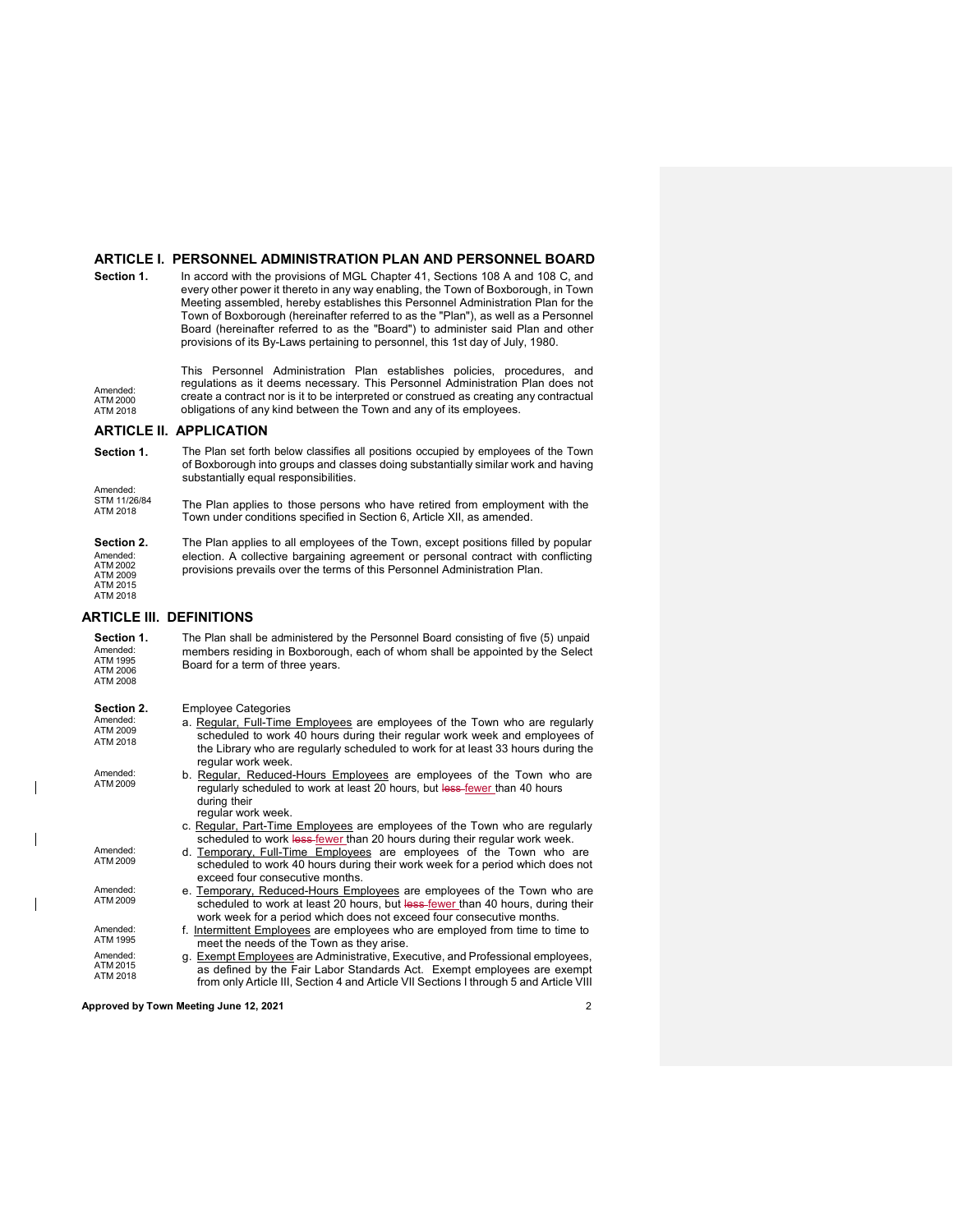|                                                                        | minimum wage laws. All other provisions of the Bylaw shall apply.                                                                                                                                                                                                                                                                                                                                                                                                                                                                                                                                                                                                                                                                                                                                                                                                                                                            |
|------------------------------------------------------------------------|------------------------------------------------------------------------------------------------------------------------------------------------------------------------------------------------------------------------------------------------------------------------------------------------------------------------------------------------------------------------------------------------------------------------------------------------------------------------------------------------------------------------------------------------------------------------------------------------------------------------------------------------------------------------------------------------------------------------------------------------------------------------------------------------------------------------------------------------------------------------------------------------------------------------------|
|                                                                        | h. Non-exempt employees are as defined by the Fair Labor Standards Act. They<br>are eligible to receive overtime after 40 hours per week worked.                                                                                                                                                                                                                                                                                                                                                                                                                                                                                                                                                                                                                                                                                                                                                                             |
| Amended:<br>ATM 1995<br>ATM 2015<br>ATM 2018                           | i. Exempt Trainees are those people who are being trained for jobs and will receive<br>no compensation during the training period. This category must follow the six<br>criteria outlined in the Fair Labor Standards Act.<br>The training, even though it includes actual operation of the facilities of the<br>1.<br>employer, is similar to that which would be given in a vocational school.<br>2. The training is for the benefit of the trainees.<br>3.<br>The trainees do not displace regular employees, but work under close<br>supervision.<br>The employer that provides the training derives no immediate advantage<br>4.<br>from the activities of the trainees, and on occasion operations may actually<br>be impeded.<br>5. The trainees are not necessarily entitled to a job at the completion of the<br>training program.<br>6. The employer and the trainee understand that the trainees are not entitled |
| Amended:<br>ATM 1995<br>ATM 2018                                       | to wages for the time spent in training.<br>j. Per Diem Workers are those workers who are hired to meet the staffing needs<br>of the Town, e.g., special police officers, part-time firefighters and other<br>intermittent employees                                                                                                                                                                                                                                                                                                                                                                                                                                                                                                                                                                                                                                                                                         |
| Section 3.<br>Amended:<br>ATM 2000<br>ATM 2006                         | Pay Period is a fourteen-day period.                                                                                                                                                                                                                                                                                                                                                                                                                                                                                                                                                                                                                                                                                                                                                                                                                                                                                         |
| Section 4.<br>Amended:<br>ATM 1995<br>ATM 2006                         | Regular Work Period shall consist of forty (40) hours during each week, unless the<br>Town requires fewer hours of work from such position.                                                                                                                                                                                                                                                                                                                                                                                                                                                                                                                                                                                                                                                                                                                                                                                  |
| Section 4a.<br>Amended:<br>ATM 1995<br>ATM 2006                        | Regular Work Period Per Diem Firefighter/EMT - The regular work period for Per<br>Diem Firefighter/EMTs shall consist of a maximum of 50 hours in any one week.                                                                                                                                                                                                                                                                                                                                                                                                                                                                                                                                                                                                                                                                                                                                                              |
| Section 4b.<br>Amended:<br>ATM 1995<br>ATM 2006                        | Regular Work Period Special Police Officers - The regular work period for Special<br>Police Officers shall consist of a maximum of 40 hours in any one week.                                                                                                                                                                                                                                                                                                                                                                                                                                                                                                                                                                                                                                                                                                                                                                 |
| Section 5.<br>Amended:<br>ATM 1999<br>ATM 2009<br>ATM 2015<br>ATM 2018 | Continuous Service is any period of continuous paid service, including paid leaves<br>of absence and time on Workers' Compensation, but excluding unpaid leaves of<br>absence, other than unpaid leaves of absence for military service. Service<br>accumulation will restart after the completion of the unpaid leave.                                                                                                                                                                                                                                                                                                                                                                                                                                                                                                                                                                                                      |
| Section 6.                                                             | Seniority shall be computed substantially in accord with the provisions of MGL<br>Chapter 31, Section 33.                                                                                                                                                                                                                                                                                                                                                                                                                                                                                                                                                                                                                                                                                                                                                                                                                    |
| Section 7.<br>Amended:<br>ATM 1993                                     | Grievance is a dispute arising under and involving the interpretation, meaning, or<br>application of any of the express provisions of this Plan.                                                                                                                                                                                                                                                                                                                                                                                                                                                                                                                                                                                                                                                                                                                                                                             |

Section 1. Effectively, exempt employees are not subject to overtime and

**Approved by Town Meeting June 12, 2021** 3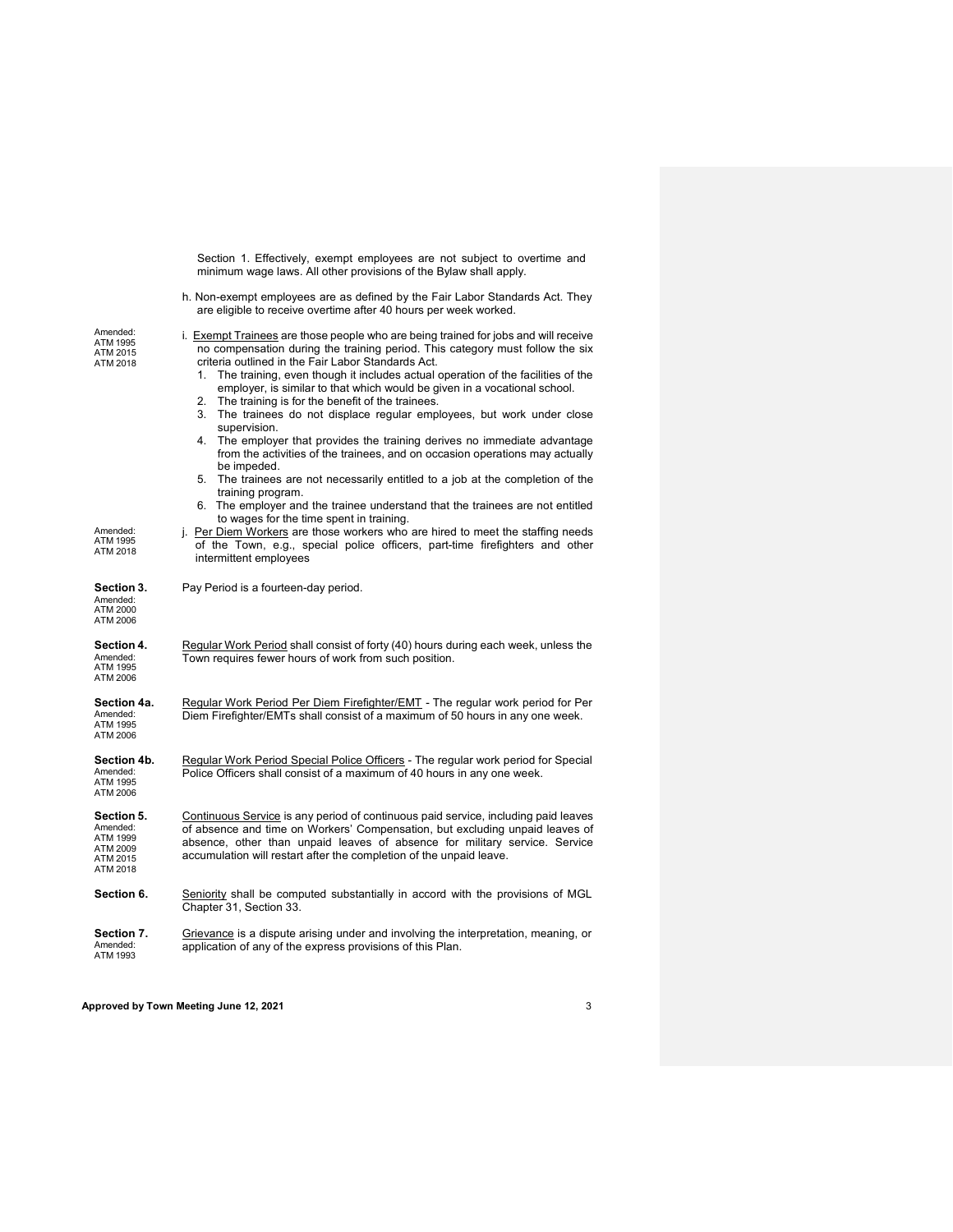**Section 8.** Amended: ATM 2000 ATM 2018 At Will. Employment with the Town is voluntarily entered into and is therefore "at will." The employee is free to resign at any time. Similarly, the Town may terminate the employment relationship at any time, with or without cause, so long as there is no violation of applicable local, state or federal law.

- **Section 9.** Amended: ATM 2002 Partner is defined as a member of an entity, formed by two persons, in which the individual and employee shall reside together in a common household in a relationship of mutual support, caring, and commitment, and intend to do so indefinitely. Partners must consider themselves to be a family, be each other's sole domestic partner, and be eighteen years old or over. Neither individual may be married to anyone nor have a different domestic partner, nor may the partners be related by blood closer than would bar marriage in the Commonwealth of Massachusetts. Further, the individuals must share basic living expenses, e.g., basic food, shelter, and other joint expenses, and the employee shall show evidence of this.
- **Section 10.** Amended: ATM 2009 ATM 2018 Whenever gender-based personal pronouns are used in the Plan, they shall be read with equal force and meaning as referring to either gender.
- 

**Section 11.** Amended: ATM 2015 The Schedule is defined as the "Classification and Compensation Schedule," which is found at the end of the Plan.

#### **ARTICLE IV. ADMINISTRATION**

| Section 1.<br>Amended:<br>ATM 1995<br>ATM 2006 | The Plan shall be administered by the Personnel Board, as defined in Article III<br>Section 1 of the Plan.                                                                                                                                                                                                                        |
|------------------------------------------------|-----------------------------------------------------------------------------------------------------------------------------------------------------------------------------------------------------------------------------------------------------------------------------------------------------------------------------------|
| Section 2.<br>Amended:<br>ATM 1995<br>ATM 2008 | The five members of the Board shall not be deemed employees of the Town.                                                                                                                                                                                                                                                          |
| Section 3.<br>Amended:<br>ATM 1993             | The Board shall establish such policies, procedures, and regulations as it deems<br>necessary for the administration and maintenance of the Plan including the<br>schedules annexed thereto. The policies, procedures, and regulations shall be<br>subject to review and approval by the Select Board.                            |
| Section 4.                                     | The Board may employ such assistance and incur such expenses as it deems<br>necessary to carry out its duties, subject always to the availability of monies<br>appropriated by the Town for that purpose.                                                                                                                         |
| Section 5.<br>Amended:<br>ATM 2018             | The Board shall elect a Chair and a Clerk from among its members each year. A<br>majority of the Board shall constitute a quorum for the transaction of business. The<br>votes of a majority of all the members of the Board shall be necessary on any<br>matter upon which it is authorized to act.                              |
| Section 5a.<br>Amended:<br>STM 12/5/94         | Members shall attempt to attend all meetings of the Board. Except for periods of<br>vacation or other unusual or extenuating circumstances, if a Board member misses<br>more than five (5) meetings annually, a majority of the Board may vote to<br>recommend to the appointing authority removal of that member from the Board. |
| Section 6.<br>Amended:<br>ATM 2009<br>ATM 2018 | The Board shall cause the following personnel records to be maintained in a secure<br>place for each employee of the Town.                                                                                                                                                                                                        |

**Approved by Town Meeting June 12, 2021** 4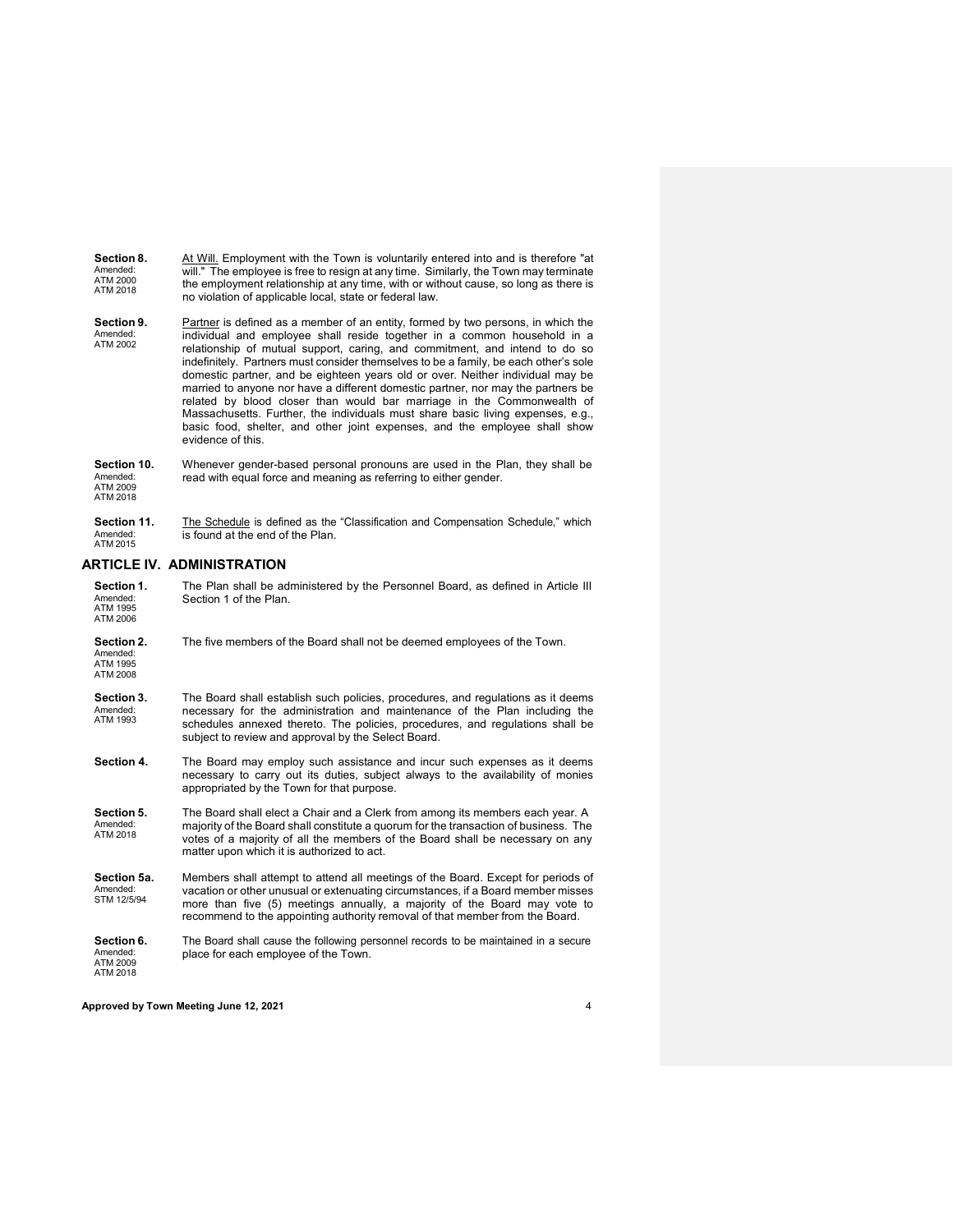- a. a copy of the letter offering employment and containing:
	- i. starting date
	- ii. starting rate of pay
	- iii. job title and job description
	- iv. employee category
	- v. scheduled work hours
	- vi. benefits
- b. application form
- c. references
- d. date of birth
- e. Social Security number
- f. changes in pay
- g. performance evaluations (one at least every 12 months)
- h. acknowledgement of policy form
- i. other information that the Board may deem proper and necessary to the effective administration of the Plan

#### **Section 6a.** Amended: ATM 2000 ATM 2009 ATM 2015

ATM 2018

A central personnel file, for all positions subject to the Classification and Compensation plans and the employees occupying these positions, shall be established in the Office of the Select Board. Original files shall be maintained for the Personnel Board by the Town Administrator, or person designated by the Town Administrator. A copy of the files may be maintained by the Department Head, on site, provided the file copies are under lock and key and access is restricted.

These records shall contain the information prescribed in Article IV, Section 6, above. Each employee of the Town, and all future employees except elected officials, shall be required to complete the "Application for Employment" form in order to update and maintain the basic personnel file data. The Town Administrator will furnish these forms to each Department Head. The Department Head shall be responsible for furnishing all data needed for the completion of the personnel record.

No material derogatory to an employee shall be filed in a personnel record without the knowledge of the individual employee.

Employees shall have the right to inspect the contents of their personnel files in the presence of the Town Administrator or the designated representative of the Town Administrator.

**Section 7.** The Board will establish and maintain a Position Classification Plan.

Amended STM 10/5/87 ATM 2015

ATM 2018

### **ARTICLE V. THE POSITION CLASSIFICATION PLAN**

#### **Section 1.** Amended: STM 10/5/87 **Definitions**

- a. The position classification plan describes the process by which a position is created and analyzed and placed on the Classification and Compensation Schedule.
	- b. A position is defined by assigned duties and responsibilities, requiring the full or part-time employment of one person. A position may be occupied or vacant.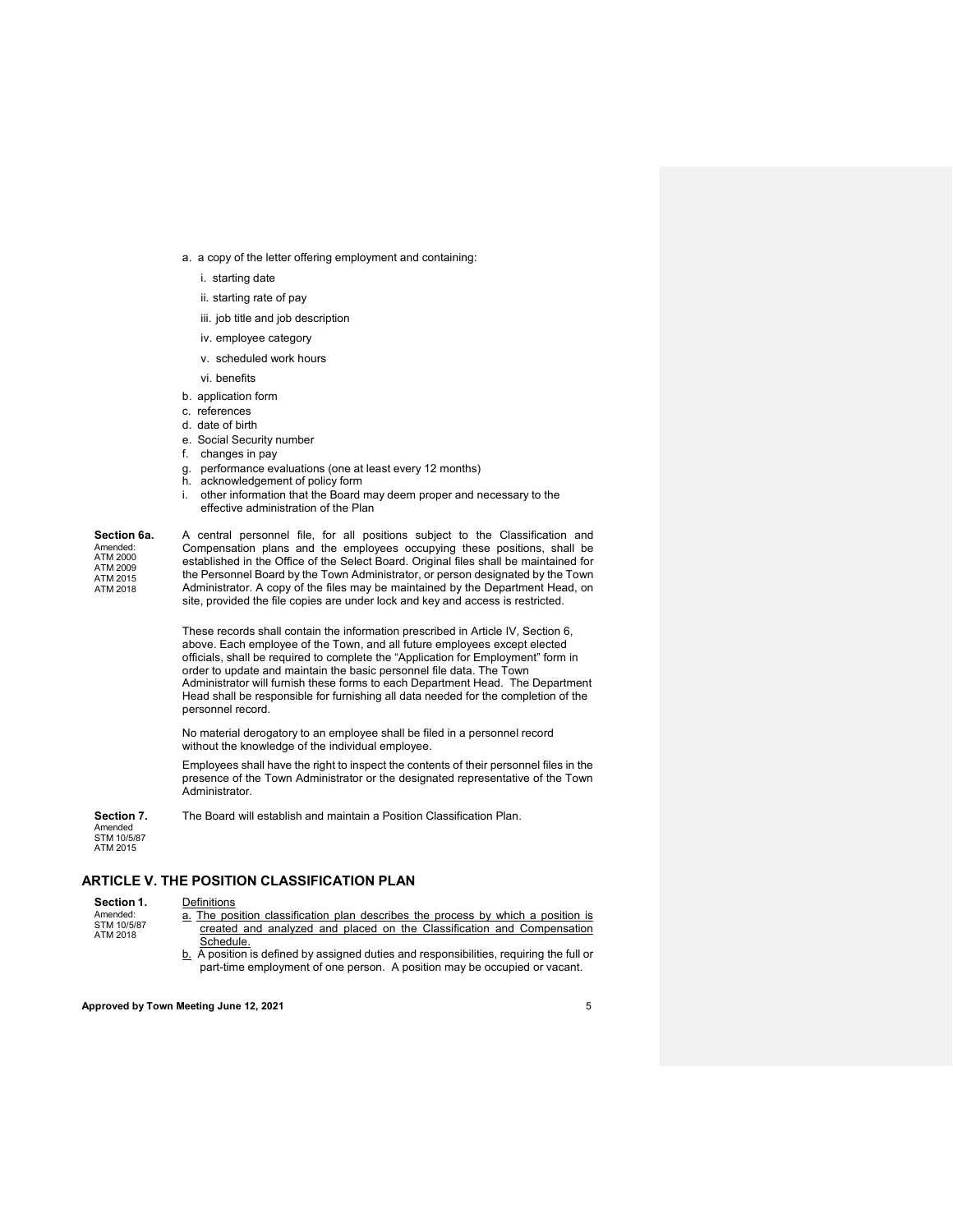|  |  |  |  |  | c. A class is a group of positions (or one position) that: |  |  |  |
|--|--|--|--|--|------------------------------------------------------------|--|--|--|
|--|--|--|--|--|------------------------------------------------------------|--|--|--|

- 1. Has similar duties and responsibilities;
- 2. Requires like qualifications; and
- 3. Can be equitably compensated by the same salary range.
- d. The class title is the official designation or name of the class as stated in the class specification. It shall be used on all personnel records and actions. Working or office titles may be used for purposes of internal administration.

#### **Section 2.** Classification of Positions

| JULIUII 4.<br>Amended:<br>ATM 1990<br>ATM 2015<br>ATM 2018 | <u>Classification of Fostitutis</u><br>All positions occupied by employees of the Town are hereby classified into the<br>classes set forth in the Classification and Compensation Schedule, which is<br>incorporated in this Plan and made a part hereof.                                                                                                                                                                                                                                                                                                                                                                                                            |
|------------------------------------------------------------|----------------------------------------------------------------------------------------------------------------------------------------------------------------------------------------------------------------------------------------------------------------------------------------------------------------------------------------------------------------------------------------------------------------------------------------------------------------------------------------------------------------------------------------------------------------------------------------------------------------------------------------------------------------------|
| Section 3.<br>Amended:<br>ATM 1990<br>ATM 2018             | ClassificationAllocation of New Positions<br>The Department Head or other supervisor shall complete a position<br>description covering the duties and responsibilities of each proposed position. The<br>Personnel Board with approval of the Select Board shall allocate-classify or<br>reclassify the position to one of the classes in the position classification plan. If a<br>suitable class does not exist, the Department Head or other supervisor shall<br>recommend the establishmentof a new class in accordance with the provisions of<br>Section 7 of this Regulation and allocate classify the position to it.                                         |
| Section 3a.<br>Amended:<br>ATM 1990<br>ATM 2009            | <b>Allocation-Classification Appeals</b><br>If an employee has facts that indicate to the employee that said employee's position<br>is improperly allocated classified, the employee may request, through the<br>Department Head, that Head, tathe Personnel Board review the allocation-<br>classification of the position. Such request shallbe submitted in writing and shall<br>contain a statement of justification. The employeeshall have a right to file a<br>grievance, in accordance with the provisions of Article XV of this Plan, if the<br>Department Head does not submit the allocation classification request for review<br>by the Personnel Board. |
| Section 4.<br>Amended:<br>ATM 2018                         | Maintenance of the Plan<br>a. Each time a vacancy occurs, if the appointing authority feels it is necessary, a<br>position description shall be completed by the Department Head and submitted<br>to the Personnel Board for a review of the allocation of the position.                                                                                                                                                                                                                                                                                                                                                                                             |
| Amended:<br>STM 10/5/87<br>ATM 2009                        | b. Each time a department is reorganized, position descriptions for all affected<br>employees shall be submitted by the Department Head to the Personnel Board<br>for review.                                                                                                                                                                                                                                                                                                                                                                                                                                                                                        |
| Amended:<br>ATM 2009                                       | c. The Personnel Board may require Department Head(s) to submit position<br>descriptions on a periodic basis, or any time it has reason to believe that there<br>has been a change in the duties and responsibilities of one or more positions.                                                                                                                                                                                                                                                                                                                                                                                                                      |
| Amended:<br>ATM 2018                                       | d. Each time a new class is established, a new class specification shall be written<br>and incorporated into the existing plan. The class title shall be added to the<br>schematic list of titles. Likewise, an abolished class shall be deleted from the<br>position classification plan by removing the class specification and eliminating<br>the class title from the schematic list of titles.                                                                                                                                                                                                                                                                  |
| Amended:<br>ATM 2018                                       | e. The Personnel Board shall conduct a general review of the position classification<br>plan from time to time.                                                                                                                                                                                                                                                                                                                                                                                                                                                                                                                                                      |
| Section 5.<br>Amended:<br>ATM 1999                         | Interpretation of Class Specifications<br>The class specifications are descriptive and not restrictive. They are intended to<br>indicate the kinds of positions that shall be allocated to the classes.                                                                                                                                                                                                                                                                                                                                                                                                                                                              |

### **Formatted:** Left

**Formatted:** Left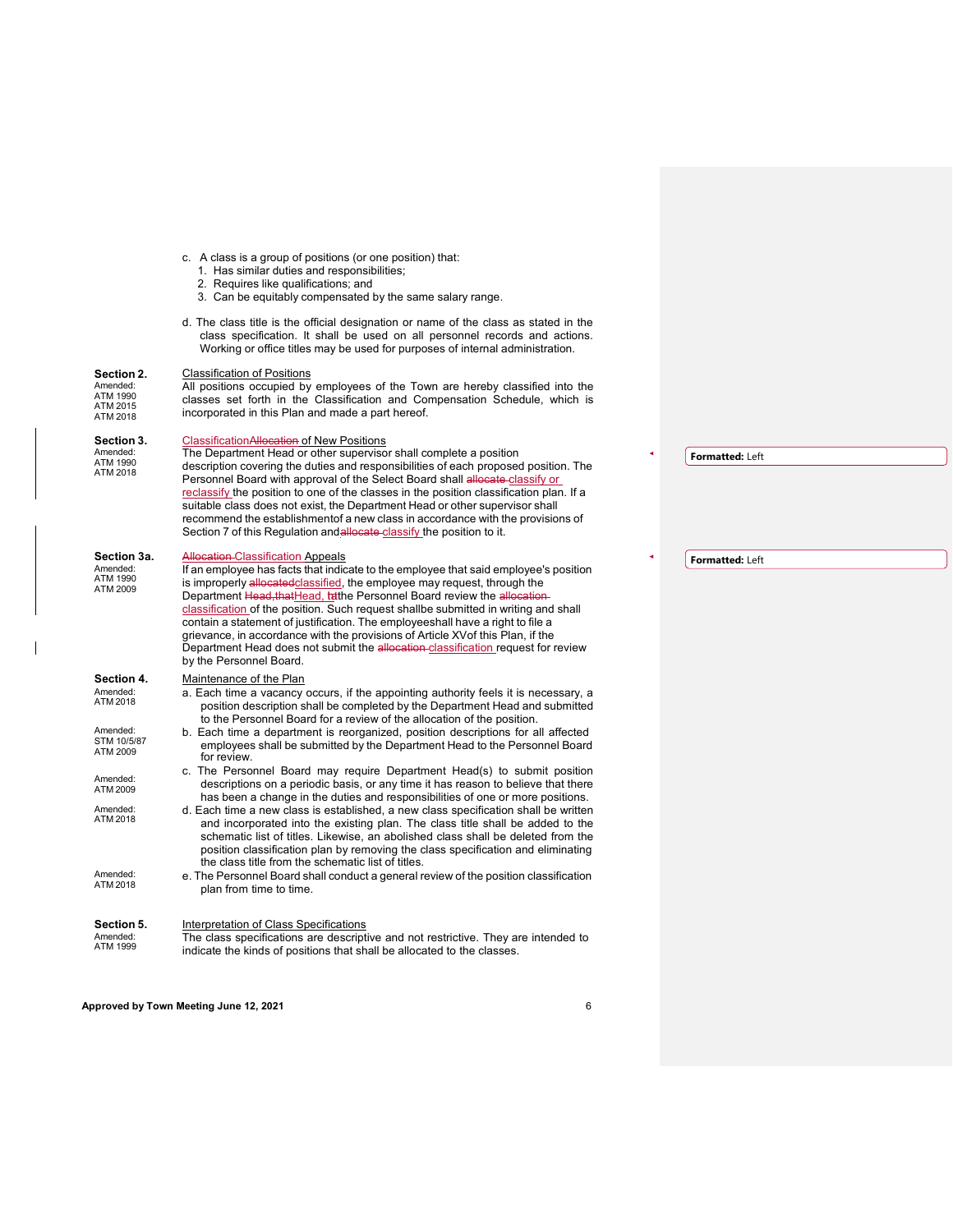Amended: ATM 2018 Official copies of the Personnel Administration Plan, the Classification and Compensation Schedule, and job descriptions shall be maintained by the Town Administrator or designee. **Section 7.** Amended: ATM 2002 ATM 2015 Amendments to the Position Classification Schedule Each time it appears desirable to establish a new class of positions or to abolish a current class of positions, the Personnel Board shall propose such change by modifying the Schedule for approval at Town Meeting. **ARTICLE VI. THE PAY PLAN Section 1.** New Appointees Amended: STM 10/5/87 ATM 2009 ATM 2018 a. Generally, a new employee shall be paid the minimum rate of pay for the employee's job classification, assuming that the employee meets the minimum qualifications stated in the job specification. Amended: ATM 2009 ATM 2015 ATM 2017 b. If a new employee more than meets the minimum qualifications, the Town Administrator or the Library Director shall have the discretion to place the employee on a higher step with the recommendation of the Personnel Board Chair and Select Board Chair or the Board of Library Trustees, as appropriate. Amended: ATM 1995 ATM 2009 ATM 2017 c. Each new employee shall be required to serve a training period of six months, which period is counted beginning from the first date the employee works, not including time spent as an exempt trainee. Unsatisfactory trainee employees shall be separated on or before the completion of their training period. The written approval of the employee's Supervisor and either the Select Board or Library Trustees, as appropriate, shall be required before the employee shall become a regular full-time, regular reduced-hours or regular part-time employee. **Section 2.** Promotions or Reclassifications Amended: ATM 2009 a. When an employee is promoted to a position in a higher class, the employee's salary shall be increased to the minimum rate for the higher class. In the case of overlapping ranges, the promoted employee shall be increased to the step

Official Copy of the Positions Classification Schedule

Amended:<br>ATM 2018 Amended: b. A<del>ny regular full-time employee specifically assigned by the Department Head</del><br>ATM 2018 t<del>o a higher hourly rated position for the purpose of fulfilling all of the duties of</del> that position for full shift or more, i.e. temporarily promoted, shall be paid at a rate equal to the rate of the higher position but no more than step 3. However, employee shall not suffer a reduction in pay. When an employee is promoted, or the position they hold is reclassified to a position in a higher grade, the employee's salary shall be increased to the minimum rate for the higher grade. In the case of overlapping ranges, the promoted or reclassified

#### **Section 3.** Amended: ATM 2018 **Transfers** There shall be no immediate change in the salary rate of an employee who is transferred, unlesstransferred unless the employee's salary is below the approved minimum of the new position. If a new employee is transferred to a position in a job classification having a higher salary rate than the job classification from which the employee wastransferred, such change shall be deemed a promotion and the provisions governing promotions shall apply.

**Section 6.**

**Formatted:** Left **Formatted:** Left **Formatted:** Left, Indent: Hanging: 0.23", Right: 0.14", Line spacing: single **Formatted:** Left

- immediately above the employee's present salary.
- 

employee shall be increased to the step immediately above the employee's current salary step.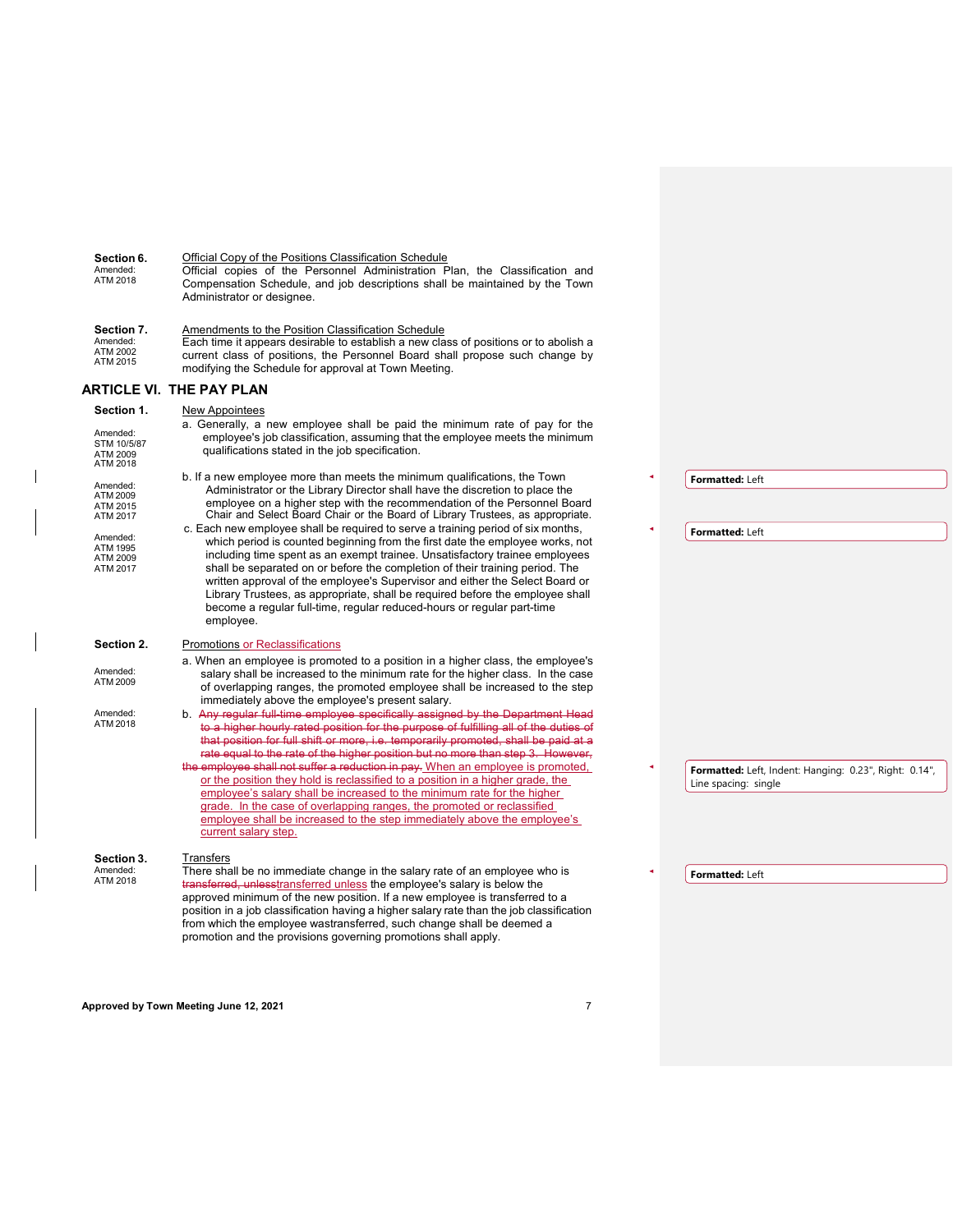#### **Section 4.** Amended: STM 10/5/87 ATM 2009 Demotions When an employee is demoted to aa lower grade class position, the employee shall be paid at a rate that is within the approved range for the employee's lower class grade position. The rate of pay will be set by the Department Head and reviewed by thePersonnel Board. **Section 5.** Amended: ATM 1990 Reallocation Downward When an employee's position is reallocated to a lower class of positions, the employee shall be permitted to continue at the employee's present rate of pay during the period of incumbency (except in the event of general service-wide reductions), but) but shall not be entitled to a salary increase. **Section 6.** Amended: ATM 2009 Reinstated Employees A reinstated employee shall be paid at a salary rate within the approved range for the position to which the employee is reinstated. The Department Head will establish the rate, which will be reviewed by the Personnel Board.

#### **Section 7.** Salary Step Adjustments

Amen

| Amended:<br>ATM 2002 | On an annual basis, the Select Board, in consultation with the Personnel Board.       |
|----------------------|---------------------------------------------------------------------------------------|
| ATM 2013             | will determine whether step advancements will be granted to employees who are         |
| ATM 2017             | paid under the Classification and Compensation Schedule. If after such review it      |
| ATM 2018             | is determined that step advancements will be granted for a given year, then           |
|                      | employees with one (1) or more years of service who have achieved an overall          |
|                      | performance rating of "proficient" or better will be advanced to the next step within |
|                      | their job classification on the following July 1. This employee step advancement      |
|                      | occurs annually, provided that annual reviews have been submitted pursuant to the     |
|                      | Employee Handbook by June 1.                                                          |

New employees who were hired

 before January 1 who have achieved an overall performance rating of "proficient" or better will also be advanced to the next step within their job classification on the following July 1. New employees who were hired after January 1 who have achieved an overall performance rating of "proficient" or better will move to the next step within their job classification on the July 1 that follows the employee's completion of a full year of employment.

#### **Section 8.** Responsibility for Administration

Amended: Affichada. ATM 2018 The Personnel Board, with the approval of the Select Board, shall be responsible for administering the pay plan for all positions. The Boards shall be responsible for ensuring that the administration of the plan for all employees is on an equitable basis.

### **Section 9.** Interpretation

The Personnel Board shall be responsible for interpreting the application of the plan to all pay problems that are not specifically covered by this regulation, using the principles expressed herein as a policy guide.

**Section 10.** Deleted ATM 2009 Initial Adjustment to the Pay Plan

## **Section 10.** Review and Amendment of the Pay Plan Amended:<br>a Prior to the annual submission of their

- a. Prior to the annual submission of their budget, but no later than February 1, the Select Board, assisted by the Personnel Board, shall have completed a review of the pay plan and shall submit recommended amendments. ATM 1990 ATM 2009 ATM 2021
- Amended: b. The rates of pay for each class of positions prescribed in the position ATM 2015

**Approved by Town Meeting June 12, 2021** 8

## **Formatted:** Space After: 12 pt

**Formatted:** Not Expanded by / Condensed by

**Formatted:** Space After: 12 pt, Line spacing: single

**Formatted:** Indent: Left: 0"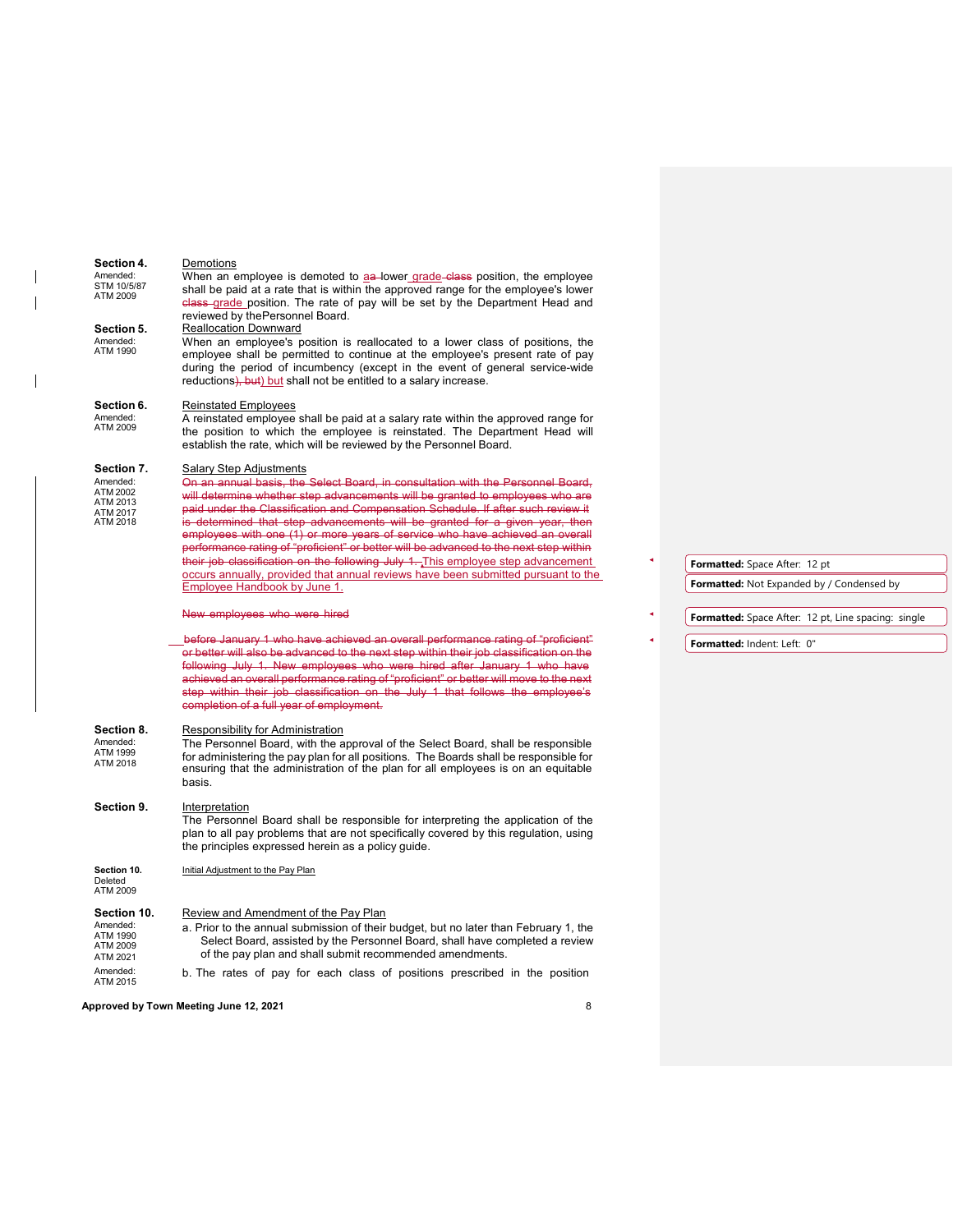| ATM 2018                                                                               | classification plan for the Town of Boxborough shall be changed and rates of<br>pay for new classes of positions shall be approved at Town Meeting.                                                                                                                                                                                                                                                                                                                                                                                                                                                                                                                                                                                                                                                                                                                                                                                                                                                          |                   |
|----------------------------------------------------------------------------------------|--------------------------------------------------------------------------------------------------------------------------------------------------------------------------------------------------------------------------------------------------------------------------------------------------------------------------------------------------------------------------------------------------------------------------------------------------------------------------------------------------------------------------------------------------------------------------------------------------------------------------------------------------------------------------------------------------------------------------------------------------------------------------------------------------------------------------------------------------------------------------------------------------------------------------------------------------------------------------------------------------------------|-------------------|
| <u>Section 11.</u>                                                                     | <b>Temporary Out of Grade Work</b><br>Whenever at the direction of the Town Administrator, or at the direction of the<br>Department Head with the consent of the Town Administrator, an employee is<br>assigned tasks and responsibilities for a period of more than ten (10) business<br>days which are normally and ordinarily performed by another employee in a<br>higher grade and which are not among those tasks and responsibilities that the<br>employee would normally and ordinarily be expected to perform under the terms<br>and conditions of the job description for their position, the employee shall be<br>paid an additional five (5) percent of their base pay for the period of time beyond<br>ten (10) business days that they perform the "out of grade" tasks and<br>responsibilities provided, however, that in no case shall they be paid more than<br>the top step of the higher grade position which would normally and ordinarily<br>carry out such tasks and responsibilities. | <b>Formatted:</b> |
| Section 1.<br>Amended:<br>ATM 2006<br>Section 2.<br>Amended:<br>ATM 1995<br>ATM 2006   | <b>ARTICLE VII. HOURS OF WORK AND OVERTIME</b><br>The regular workweek of all regular full-time employees shall consist of forty<br>(40) hours in any one week.<br>The regular work period for Per Diem Firefighter/EMTs shall consist of a<br>maximum of 50 hours per week.                                                                                                                                                                                                                                                                                                                                                                                                                                                                                                                                                                                                                                                                                                                                 |                   |
| <b>Section 3.</b><br>Amended:<br>ATM 1995<br>ATM 2006                                  | The regular work period for Special Police Officers shall consist of a maximum of<br>40 hours per week.                                                                                                                                                                                                                                                                                                                                                                                                                                                                                                                                                                                                                                                                                                                                                                                                                                                                                                      |                   |
| Section 4.<br>Amended:<br>ATM 2002<br>ATM 2006<br>ATM 2009<br>STM 12/12/16<br>ATM 2018 | A non-exempt employee, EXCLUDING a Per Diem FF/EMT, shall be paid at<br>a.<br>one and one-half (1.5) times their regular rate for work:<br>1. in excess of forty (40) hours worked in one (1) week, or<br>2. in excess of eight (8) hours in one (1) day, when required in an<br>emergency or safety threatening situation, or<br>3. all work performed on Saturday and Sunday when NOT part of the<br>regularly scheduled workweek.<br>4. For the purposes of this plan, if Town Hall Offices or Library are closed<br>for business during normal working hours due to an emergency, then<br>those hours will be treated as "hours worked" for the employees<br>assigned to work at those locations.                                                                                                                                                                                                                                                                                                        |                   |
|                                                                                        | b. A Per Diem Firefighter/EMT shall be paid at one and one-half (1.5) times their<br>regular rate for work:<br>1. in excess of fifty (50) hours worked in one (1) week, or<br>2. in excess of their shift hours, when required in an emergency or safety<br>threatening situation, or<br>3. all work performed on Saturday and Sunday when NOT part of the<br>regularly scheduled workweek.                                                                                                                                                                                                                                                                                                                                                                                                                                                                                                                                                                                                                  |                   |
|                                                                                        | c. An emergency shall be defined as "a situation or occurrence of a serious<br>nature, developing suddenly and unexpectedly, and demanding immediate                                                                                                                                                                                                                                                                                                                                                                                                                                                                                                                                                                                                                                                                                                                                                                                                                                                         |                   |

### Font: 10 pt, Bold:

 $\overline{\phantom{a}}$ 

 $\overline{\phantom{a}}$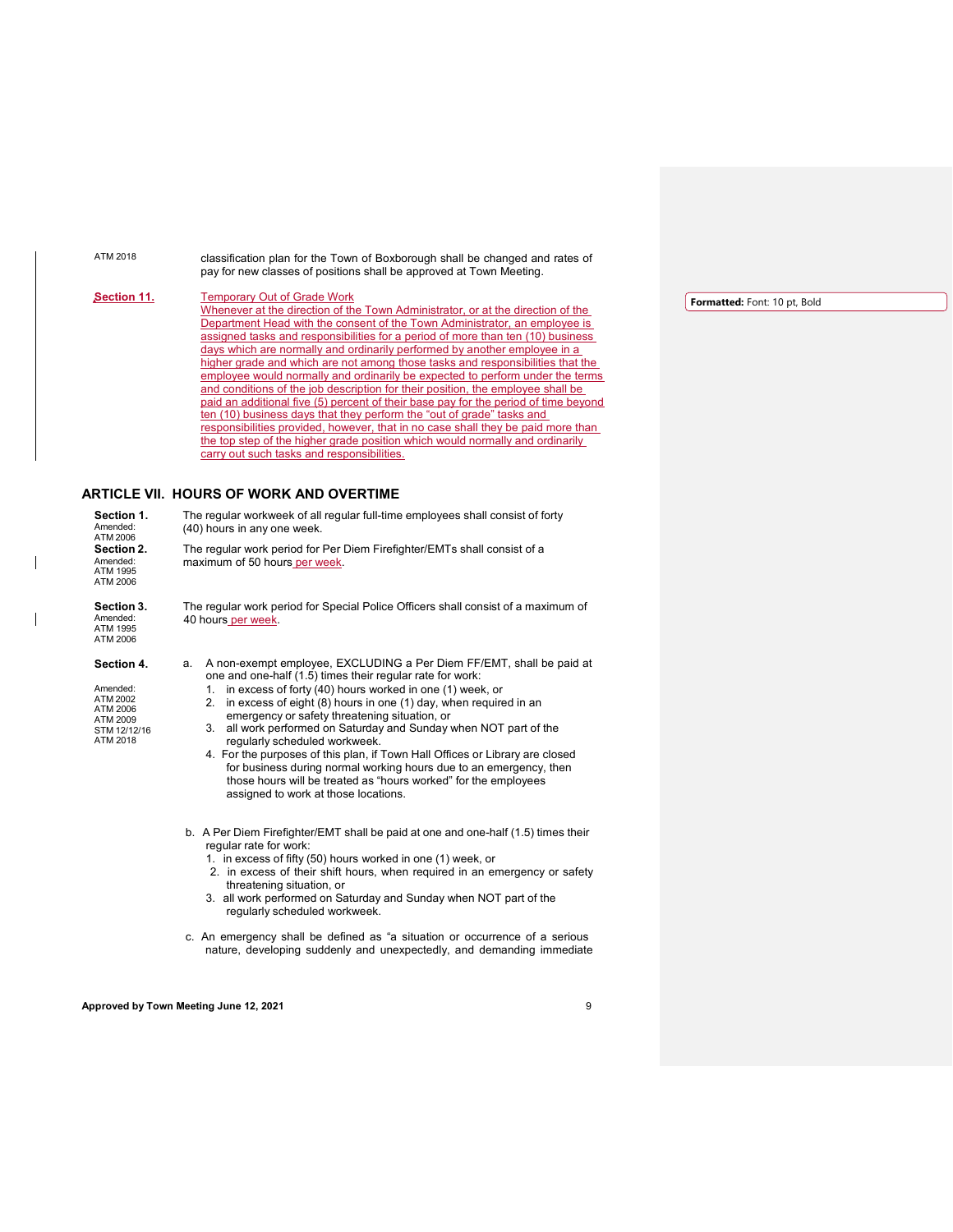|                                                     | action."                                                                                                                                                                                                                                                                                                                                                                                                                                                                                                                                                                                                                                                                                                                                                                                                                                                  |
|-----------------------------------------------------|-----------------------------------------------------------------------------------------------------------------------------------------------------------------------------------------------------------------------------------------------------------------------------------------------------------------------------------------------------------------------------------------------------------------------------------------------------------------------------------------------------------------------------------------------------------------------------------------------------------------------------------------------------------------------------------------------------------------------------------------------------------------------------------------------------------------------------------------------------------|
|                                                     | d. An emergency is deemed to occur when so declared by the Employee's<br>Department Head or governing board, or a designee of the aforementioned<br>individual/board.                                                                                                                                                                                                                                                                                                                                                                                                                                                                                                                                                                                                                                                                                     |
|                                                     | Incidental overtime, such as incurred helping a citizen who asked for service late<br>in the day, should be compensated with an equal amount of time arriving late or<br>leaving early another day during the same week.                                                                                                                                                                                                                                                                                                                                                                                                                                                                                                                                                                                                                                  |
|                                                     | All overtime must be pre-approved by the Department Head or designee.                                                                                                                                                                                                                                                                                                                                                                                                                                                                                                                                                                                                                                                                                                                                                                                     |
|                                                     | Overtime shall be equitably distributed among personnel in each department who<br>ordinarily perform such related work in the normal course of their work week.<br>Employees who are offered overtime work and refuse will be credited with having<br>had their turn.                                                                                                                                                                                                                                                                                                                                                                                                                                                                                                                                                                                     |
| Section 5.                                          | In lieu of the overtime compensation provided in Section 4, a regular full-time<br>employee may receive paid time off at the rate of 1.5 times each overtime hour<br>worked in excess of forty hours during any pay week, provided that:                                                                                                                                                                                                                                                                                                                                                                                                                                                                                                                                                                                                                  |
| Amended:<br>STM 10/5/87<br>STM 12/12/16<br>ATM 2018 | a. The employee secured the approval thereof of the employee's Department<br>Head, prior to working the overtime.                                                                                                                                                                                                                                                                                                                                                                                                                                                                                                                                                                                                                                                                                                                                         |
|                                                     | b. An employee may accrue no more than five days off in lieu of compensation<br>during any fiscal year unless approved by the Department Head.                                                                                                                                                                                                                                                                                                                                                                                                                                                                                                                                                                                                                                                                                                            |
|                                                     | c. Prior to using accrued compensatory time, an employee shall be required to<br>give the Department Head notice and the Department Head shall approve the<br>request unless doing so would unduly disrupt the operations of the Town.                                                                                                                                                                                                                                                                                                                                                                                                                                                                                                                                                                                                                    |
| Section 6.<br>Amended:<br>ATM 1995                  | Exempt Employees are those Administrative, Professional, and Executive<br>employees, as defined by the Federal Fair Labor Standards Act, and they are<br>exempt from the provisions concerning the length of the work-weekworkweek. Their<br>annualsalary is considered adequate compensation for the completion of those<br>tasks required by their job.                                                                                                                                                                                                                                                                                                                                                                                                                                                                                                 |
| Section 7.<br>Amended:<br>ATM 2000                  | All non-exempt employees, including per diem, are paid overtime for working on<br>holidays.                                                                                                                                                                                                                                                                                                                                                                                                                                                                                                                                                                                                                                                                                                                                                               |
| Section 8.<br>Amended:<br>ATM 2015                  | DPW Snow and Ice Removal.<br>This section shall apply only to DPW employees involved in the removal of snow<br>and ice. A DPW employee who works in excess of eight (8) hours in any single<br>work dayworkday will be paid at the rate of time and a half the employee's<br>regular rate ofpay, for the time worked in excess of eight (8) hours in that work-<br>dayworkday. If the employee is being paid at the rate of time and a half and<br>continues to work into<br>the employee's next shift, the employee will continue to be paid at time and a half<br>until the continuous work period ends and the employee is relieved of duty. A rest<br>period of not more than four (4) hours shall not cause the continuous work period<br>to end and pay at time and a half shall resume when the employee returns to<br>work from such rest period. |

## **ARTICLE VIII. OTHER FORMS OF PAY**

 $\overline{1}$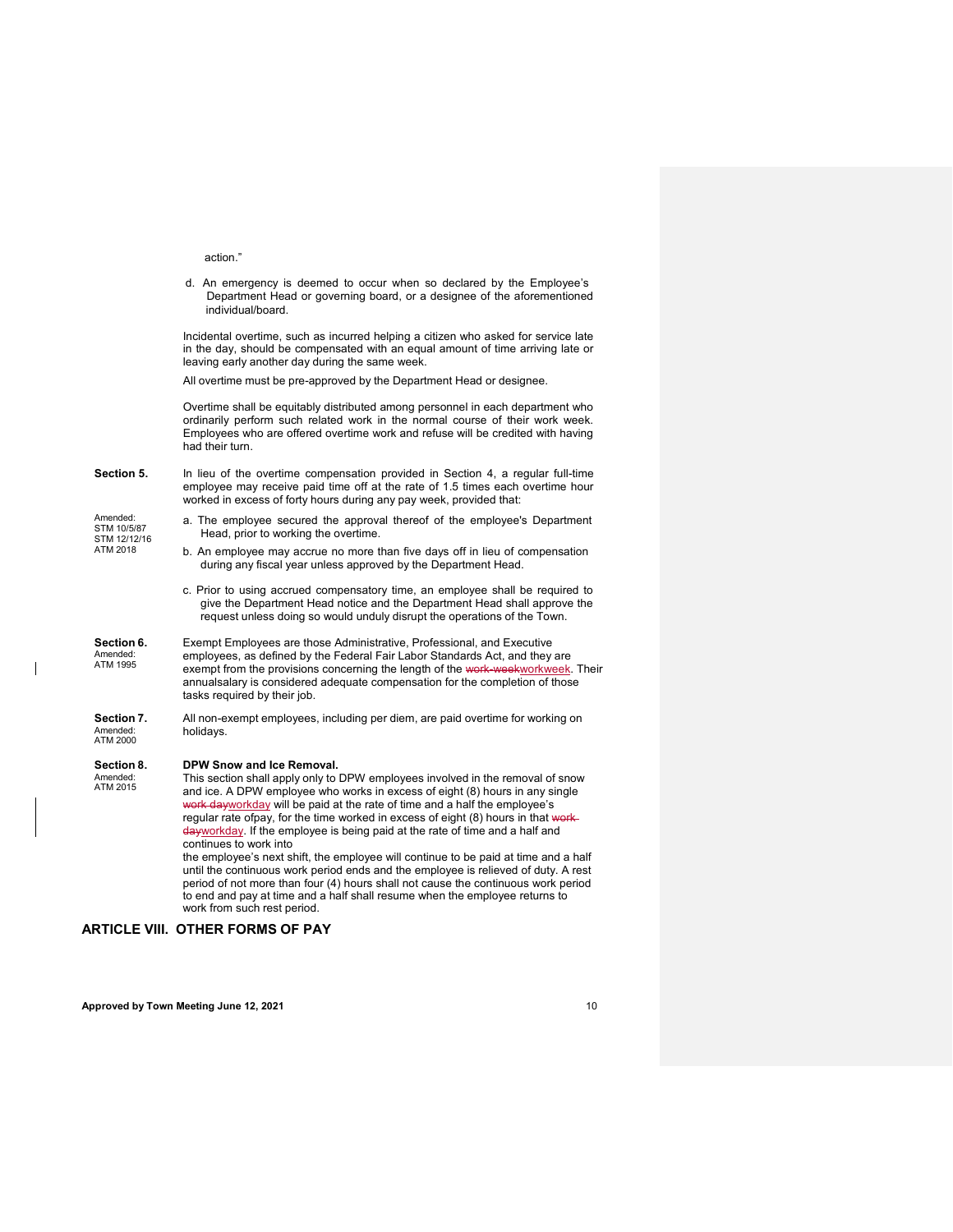| Section 1.<br>Amended:<br>ATM 1996<br>ATM 2006                         | Call in Pay<br>If any employee is called to work while the employee is not scheduled to be on<br>duty, the employee shall be compensated for the time worked at the employee's<br>hourly rate, but in no event shall the employee's compensation be measured by<br>less than four hours.                                                                                                                                                                                                                                                                                                                                                                               |
|------------------------------------------------------------------------|------------------------------------------------------------------------------------------------------------------------------------------------------------------------------------------------------------------------------------------------------------------------------------------------------------------------------------------------------------------------------------------------------------------------------------------------------------------------------------------------------------------------------------------------------------------------------------------------------------------------------------------------------------------------|
| Section 2.<br>Amended:<br>ATM 2015                                     | Detail Pay<br>1. Town Details. A Special Police Officer working a town detail will be<br>compensated at one and a half (1.5) times the hourly rate established for<br>Special Police Officer under the Schedule.                                                                                                                                                                                                                                                                                                                                                                                                                                                       |
| Amended:<br>BoS 7/16/18<br>BoS 7/06/21                                 | 2. Private Details.<br>a. A Special Police Officer working a private detail will be compensated at the<br>rate of fifty-three-eight dollars (\$58) per hour, for a minimum of four (4) hours.<br>Afterfour (4) hours worked, an employee working the private detail will be<br>compensated at the rate of fifty-three-eight dollars (\$58) per hour, for a<br>minimum of eight (8) hours. An employee working additional hours in excess<br>of eight (8) hours will be compensated on an hour to hourhour-to-hour basis<br>at the rate of eighty- seven dollars $(\$ 87.00)$ per hour for those hours in<br>excess of eight (8) hours.                                 |
|                                                                        | b. A Per Diem Firefighter/EMT working a private detail will be compensated at the<br>rate of fifty-two dollars $(\$ 52)$ per hour, for a minimum of four $(4)$ hours. After<br>four (4) hours worked, an employee working the private detail will be<br>compensated at the rate of fifty-two dollars $(\$ 52)$ per hour, for a minimum of<br>eight (8) hours. An employee working additional hours in excess of eight (8)<br>hours will be compensated on an hour to hourhour-to-hour basis at the rate<br>of seventy-eight dollars (\$78) per hour for those hours in excess of eight (8)<br>hours.                                                                   |
| Amended:<br>ATM 2021                                                   | c. The private detail rate(s) are subject to periodic review and modification by the<br>Personnel Board with the approval of the Select Board. It does not require Town<br>Meeting approval.                                                                                                                                                                                                                                                                                                                                                                                                                                                                           |
|                                                                        | All private details shall be billed to the contractor.                                                                                                                                                                                                                                                                                                                                                                                                                                                                                                                                                                                                                 |
| Section 3.<br>Amended:<br>ATM 2002<br>ATM 2009<br>ATM 2013<br>ATM 2018 | <b>Tuition Reimbursement</b><br>Full-time employees who have worked full time for the Town for at least 12 months<br>are eligible for reimbursement of tuition and the cost of books, within the limits of<br>the approved educational budget for the department, provided that:                                                                                                                                                                                                                                                                                                                                                                                       |
|                                                                        | 1. The course provides for professional development related to the employee's<br>current work assignment.<br>2. Department Head has approved in writing in advance of the employee<br>registering for the course.<br>3. The course is completed with a grade of B or better.<br>4. The institution is fully accredited.<br>5. Employee schedules class attendance outside of the regular work hours.<br>6. Reimbursement of tuition per employee not to exceed \$2,000 per semester<br>and not to exceed \$4,000 per fiscal year.<br>7. The employee signs an agreement to remain as an employee for the Town<br>for 12 months after receipt of tuition reimbursement. |
| Section 3.<br>Section Delated                                          | Longevity Pay                                                                                                                                                                                                                                                                                                                                                                                                                                                                                                                                                                                                                                                          |

**Section 3.** Section Deleted ATM 2001

 $\overline{\phantom{a}}$  $\overline{\phantom{a}}$  $\overline{\phantom{a}}$ 

 $\begin{array}{c} \hline \end{array}$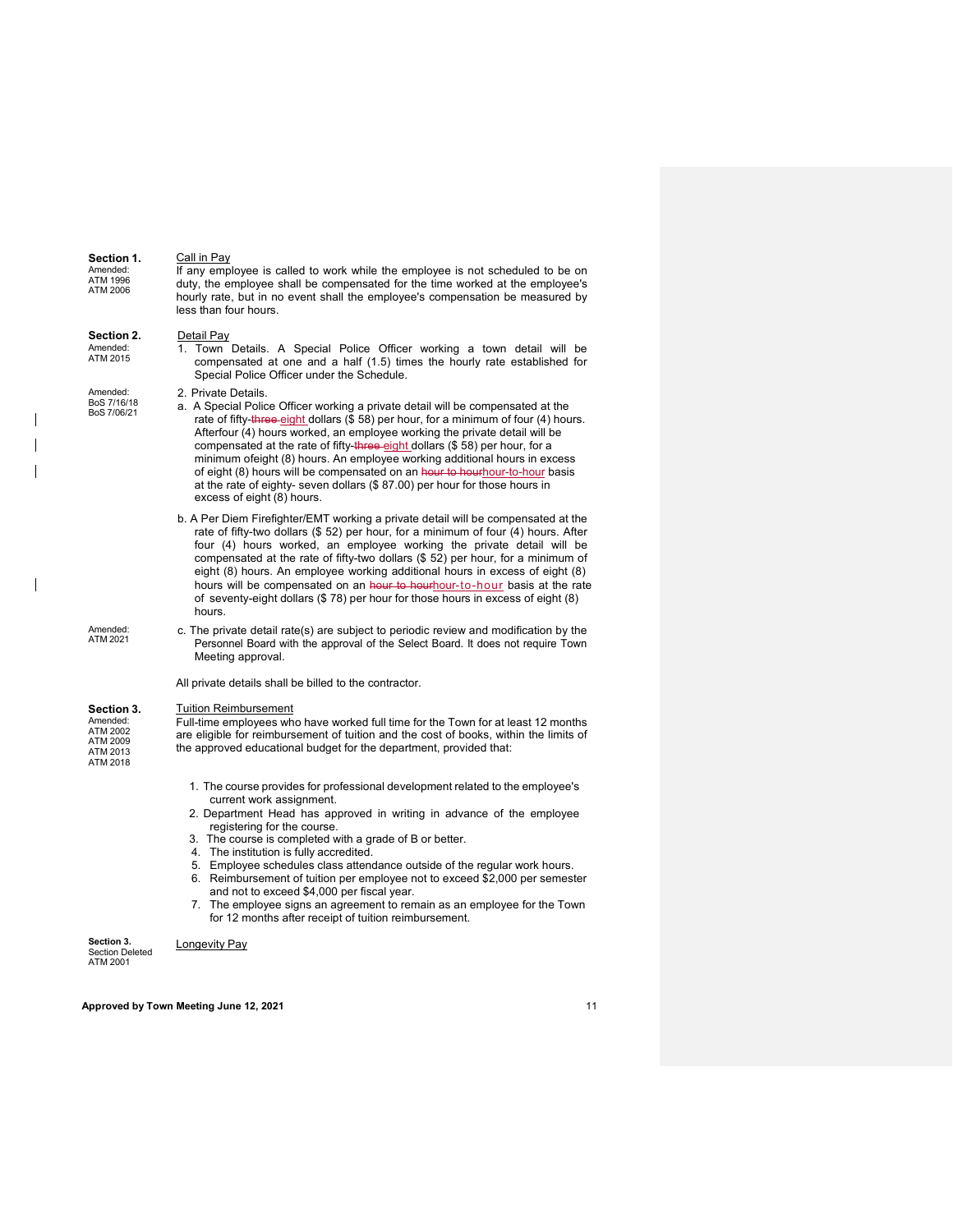### **ARTICLE IX. HOLIDAYS**

| Section 1.                                     | All regular, full-time employees, whose compensation is based on an hourly or a<br>weekly rate, will be allowed the following holidays with pay:<br>New Year's Day<br>Martin Luther King's Birthday<br>President's Day                                                                 |
|------------------------------------------------|----------------------------------------------------------------------------------------------------------------------------------------------------------------------------------------------------------------------------------------------------------------------------------------|
| Amended:<br>ATM 1990<br>ATM 2021               | Patriots Day<br>Memorial Day<br>Juneteenth<br>Independence Day<br>Labor Day<br>Indigenous Peoples Day<br>Veterans Day<br>Thanksgiving Day<br>Christmas Day<br>Each holiday will be observed by the Town on the day designated by State law.                                            |
| Section 2.<br>Amended:<br>ATM 1980             | If any such employee is required to work on a day which has been designated for<br>their observance of such a holiday, the employee shall be compensated for the<br>time worked at 1.5 times the employee's hourly rate in addition to the pay provided<br>by Section 1 above.         |
| Section 3.<br>Amended:<br>ATM 1980<br>ATM 2017 | All regular, non-exempt reduced-hours employees shall be entitled to the holidays<br>listed in Section 1 except that holiday pay for a given holiday shall be provided only<br>for the number of hours the employee would have ordinarily worked that day if it<br>were not a holiday. |

### **ARTICLE X. VACATIONS**

| Amended:<br>ATM 2002<br>ATM 2006<br>ATM 2009<br>ATM 2015 | <b>SERVICE</b>                        | <b>ACCRUAL RATE</b>   | <b>VACATION</b>                   |
|----------------------------------------------------------|---------------------------------------|-----------------------|-----------------------------------|
|                                                          | Date of hire to end<br>of fiscal year | 6.67 hours per month  |                                   |
|                                                          | After one (1) year                    | 8 hours per month     | Twelve (12) work-<br>daysworkdays |
|                                                          | After five (5) years                  | 11.33 hours per month | (17)<br>Seventeen<br>work<br>davs |
|                                                          | After ten (10) years                  | 14.67 hours per month | Twenty-two (22)<br>work<br>days   |

Employees shall be allowed to use vacation in half-day increments.

For employees with hire date from January 1, through June 30, vacation accrual increases at the beginning of the fiscal year following completion of the service requirement shown in the chart above. For employees with hire date from July 1, through December 31, vacation accrual increases at the beginning of the fiscal year following completion of the service requirement shown less six (6) months, i.e., at 4 1/2 and 9 1/2 years.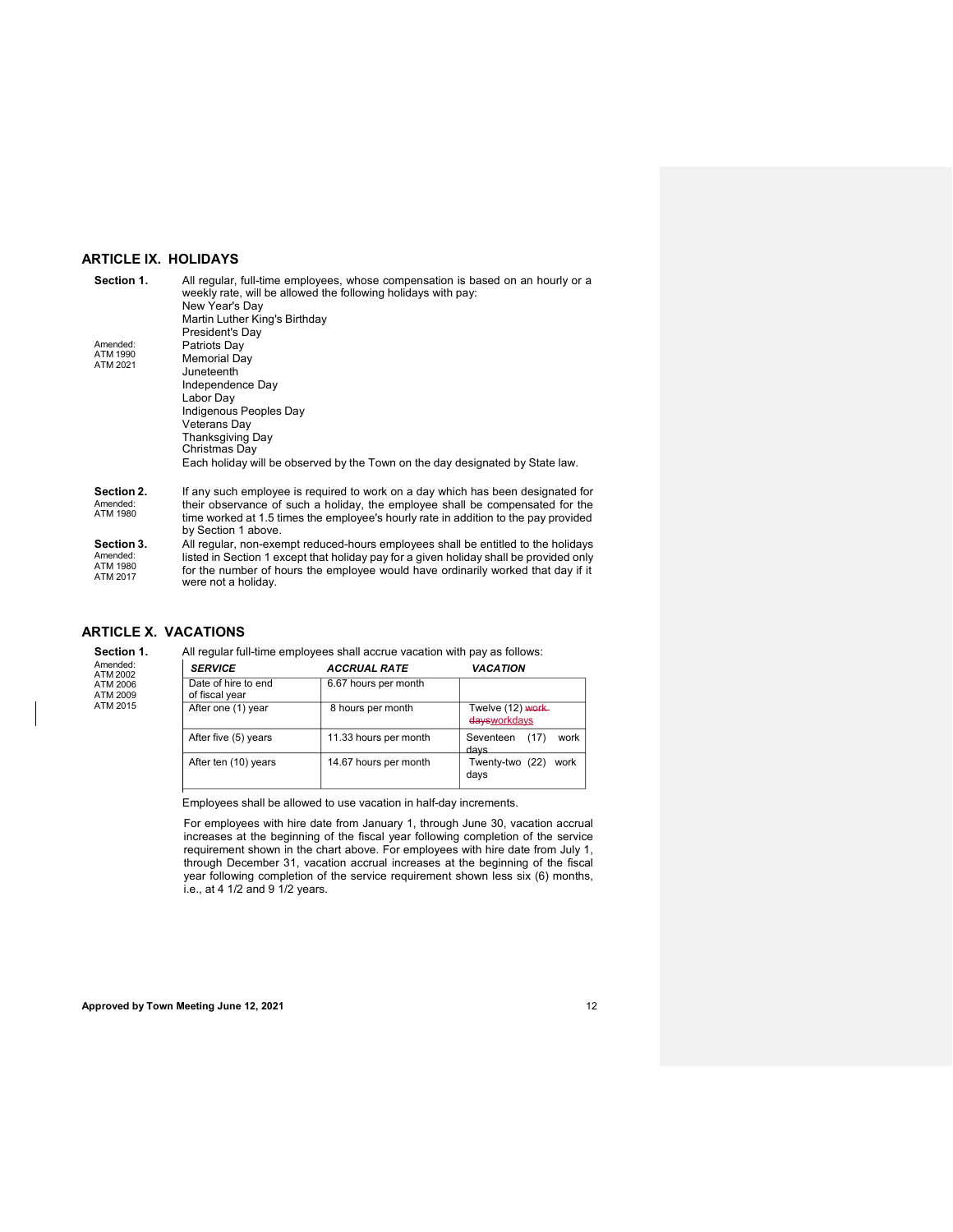| Section 2.<br>Amended:<br>ATM 2002                                                    | Regular reduced-hours employees shall be entitled to vacation according to<br>Section 1 except that the resulting days shall be multiplied by the average number<br>of hours worked each week and then divided by forty (40).                                                                                                                                                                                                                                                                    |                        |
|---------------------------------------------------------------------------------------|--------------------------------------------------------------------------------------------------------------------------------------------------------------------------------------------------------------------------------------------------------------------------------------------------------------------------------------------------------------------------------------------------------------------------------------------------------------------------------------------------|------------------------|
| Section 3.<br>Amended:<br>ATM 2002                                                    | Regular part-time, per diem, and intermittent employees do not accrue vacation<br>time.                                                                                                                                                                                                                                                                                                                                                                                                          |                        |
| Section 4.                                                                            | Vacation time shall not be accrued during any unpaid Leave of Absence.                                                                                                                                                                                                                                                                                                                                                                                                                           |                        |
| Section 5.<br>Amended:<br>ATM 2002<br>ATM 2015                                        | Each vacation year begins on July 1. Vacation time earned may be taken within<br>the vacation year it was earned. No more than two (2) weeks vacation time may<br>be deferred by the employee for a maximum of one (1) year. Under unusual or<br>extenuating circumstances, additional accrued vacation time may be carried over<br>at the discretion of the Department Head. Payment in lieu of vacation leave is not<br>allowed, except as stipulated in Sections 7 through 9 of this Article. |                        |
| Section 6.<br>Amended:<br>ATM 2009                                                    | The Department Head shall approve all vacation schedules.                                                                                                                                                                                                                                                                                                                                                                                                                                        |                        |
| Section 7.<br>Amended:<br>ATM 1993<br>STM 12/5/94<br>ATM 2002<br>ATM 2009<br>ATM 2018 | If a regular, full-time employee shall retire, resign or be terminated, said employee<br>shall be entitled to a lump sum payment on termination in the amount of base pay<br>to which the employee would have been entitled for unused vacation under<br>Sections 1 and 2 of this article.                                                                                                                                                                                                       | Formatted: Left        |
| <b>Section 8</b>                                                                      | If a regular, reduced-hours employee shall terminate employment in the manner<br>set forth in Section 7 above, the employee shall be entitled to the benefits granted<br>to full-time employees computed in the manner provided in Section 2 above.                                                                                                                                                                                                                                              | <b>Formatted: Left</b> |
| Section 9.                                                                            | If a regular, full-time employee or a regular, reduced-hours employee shall die, the<br>benefits to which said employee would be entitled under Sections 7 and 8 above<br>shall be paid to the employee's estate.                                                                                                                                                                                                                                                                                | Formatted: Left        |
| Section 10.<br>Amended:<br><b>ATM 1987</b>                                            | If, after beginning an approved vacation, a regular full-time employee is ordered by<br>the appointing authority or its designee to return to work, the Town shall give such<br>employee three (3) days vacation time for each day affected, andaffected and<br>shall also reimburse such employee for any vacation expenses incurred as a<br>result of beingthusbeing hisordered to work.                                                                                                       | <b>Formatted: Left</b> |
| Section 11.<br>Amended:<br>ATM 2000<br>ATM 2018                                       | VACATION PAY: If a payday falls during a scheduled vacation, the employee may<br>request that money be paid in advance. In order to minimize the impact on Payroll<br>and Accounting, advance vacation pay must be requested, in writing to the Town<br>Treasurer, not less than 28 days in advance of the date the check would be issued.<br>Department Head shall acknowledge written requests of employee.                                                                                    | Formatted: Left        |
|                                                                                       | For employees on direct deposit, no special request is necessary. Pay will be<br>deposited, as usual, during the vacation period.                                                                                                                                                                                                                                                                                                                                                                |                        |
|                                                                                       | <b>ARTICLE XI. LEAVES OF ABSENCE</b>                                                                                                                                                                                                                                                                                                                                                                                                                                                             |                        |
|                                                                                       | $\bigcap_{i=1}^{n}$                                                                                                                                                                                                                                                                                                                                                                                                                                                                              |                        |

Section 1. SICK LEAVE

 $\mathbf{I}$ 

 $\mathsf{l}$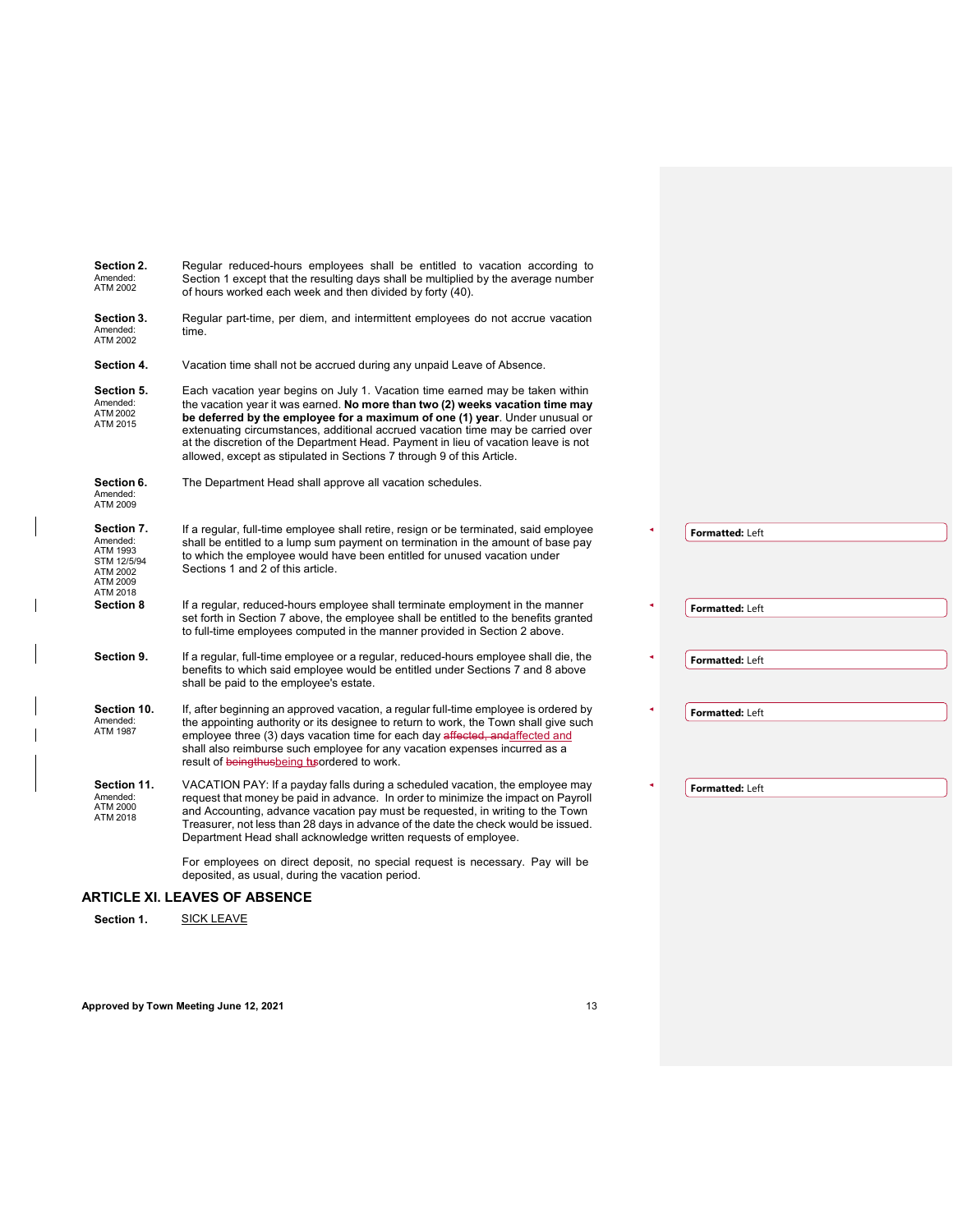| Amended:<br>ATM 1980<br><b>ATM 1987</b><br>ATM 1993<br>ATM 2002<br>ATM 2015<br>ATM 2017<br>ATM 2018 | a. Each regular full-time and regular reduced-hours, and regular part-time<br>employee shall be entitled to one day, of the same number of hours as<br>regularly or on average worked, of paid sick leave for each five (5) calendar<br>weeks of continuous service per year to be used in case of illness, or injury,<br>or other temporary disabilities which necessitate the employee's absence<br>from work, except for conduct which is cause for termination of the<br>employee's employment. |
|-----------------------------------------------------------------------------------------------------|-----------------------------------------------------------------------------------------------------------------------------------------------------------------------------------------------------------------------------------------------------------------------------------------------------------------------------------------------------------------------------------------------------------------------------------------------------------------------------------------------------|
|                                                                                                     | In addition, an employee shall be permitted to use sick leave for the following<br>reasons:                                                                                                                                                                                                                                                                                                                                                                                                         |
| Amended:<br>ATM 2018                                                                                | i. To care for a physical or mental illness, injury or medical condition affecting<br>the employee or the employee's child, spouse/partner, parentparent, or<br>parent ofa spouse/partner                                                                                                                                                                                                                                                                                                           |
| Amended:<br>ATM 2018                                                                                | To attend routine medical appointments of the employee or the<br>ii.<br>employee's child, spouse/partner, parentparent, or parent of a<br>spouse/partner                                                                                                                                                                                                                                                                                                                                            |
|                                                                                                     | iii. To address the effects of domestic violence on the employee or the<br>employee's dependent child                                                                                                                                                                                                                                                                                                                                                                                               |
|                                                                                                     | b. No such employee may accumulate more than 180 days of sick leave with<br>pay, hold more than 180 days of sick leave with pay at any one time, or<br>accumulate such leave during any calendar month in which the employee is<br>absent from work for more than twenty days on account of temporary disability<br>or other paid leave of absence.                                                                                                                                                 |
|                                                                                                     | c. If on sick leave, such employee may be compensated at the employee's<br>regular rate of pay for absences of not more than three (3) consecutive<br>working days, provided that the Department Head is satisfied that the<br>employee's absence was caused by a temporary disability described in<br>paragraph a. of this Section.                                                                                                                                                                |
|                                                                                                     | d. The Department Head may request a doctor's certificate if an employee has<br>been out on sick leave for more than three (3) consecutive working days. No<br>payment on account of sick leave may exceed the employee's accrued sick<br>leave benefit.                                                                                                                                                                                                                                            |
|                                                                                                     | e. If any such employee shall be compensated for working at another occupation<br>during any such period of temporary disability, the employee shall forfeit all<br>sick leave with pay to which the employee might otherwise be entitled for<br>every day devoted to such other occupation.                                                                                                                                                                                                        |
| Amended:<br>ATM 2018                                                                                | f. In the event that such an employee shall be entitled to disability compensation<br>pursuant to the provisions of the Workers' Compensation Act, the employee<br>may take whatever sick leave benefits to which the employee may otherwise<br>be entitled to bring the total compensation up to the full rate of pay provided<br>for the employee's other position.                                                                                                                               |
|                                                                                                     | g. When an employee is on sick leave or receiving Worker's Compensation<br>benefits and the employee's accrued sick time expires, further benefits under<br>this plan will no longer accrue. Health insurance and other benefits that do<br>continue to apply will be consistent with COBRA and MGL's c. 152 and 32B.                                                                                                                                                                               |

 $\overline{\phantom{a}}$ 

 $\begin{array}{c} \hline \end{array}$ 

 $\overline{\phantom{a}}$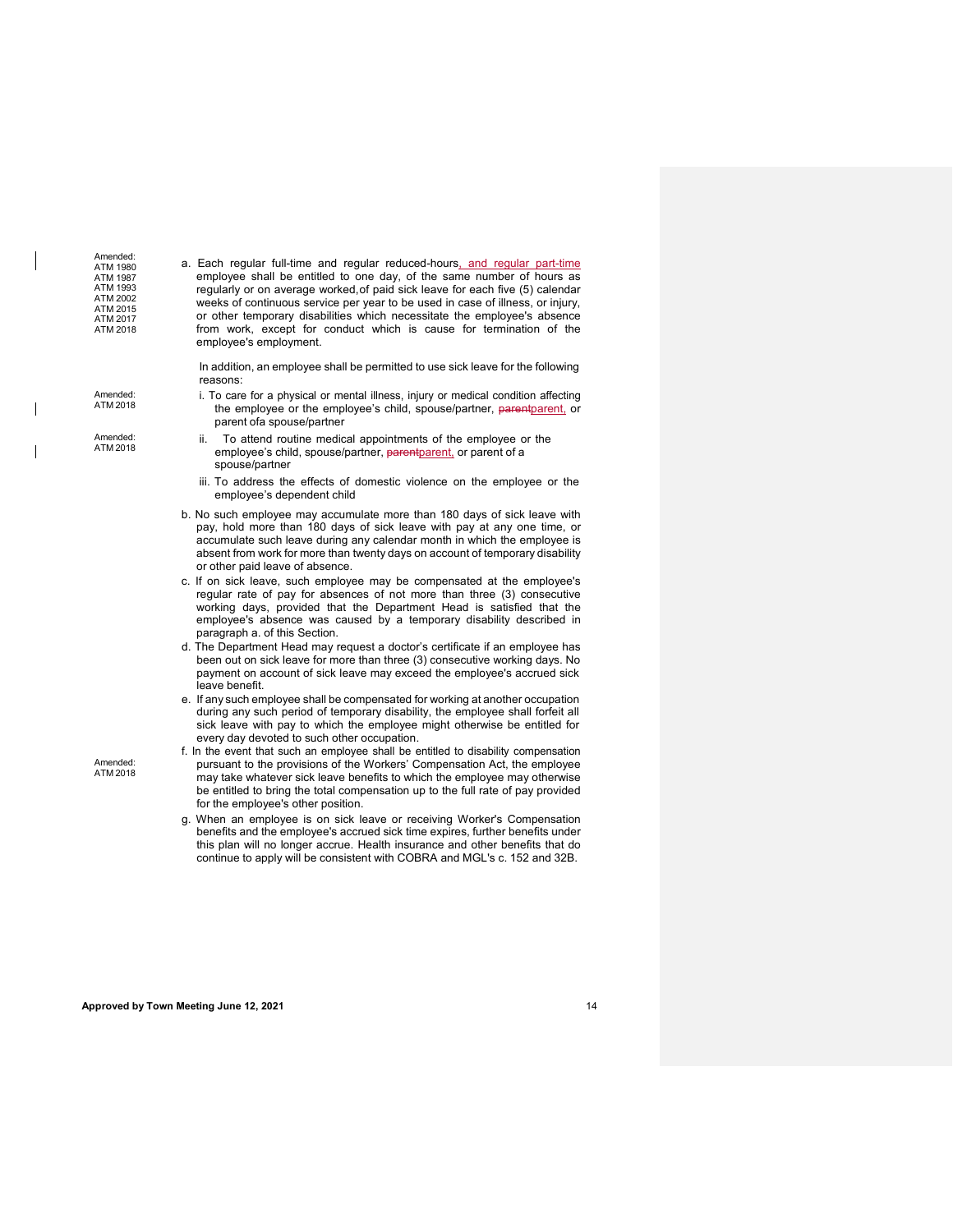#### BEREAVEMENT LEAVE

Amended: STM 11/19/79 ATM 2002 ATM 2006 ATM 2018

**Section 2.**

In the event that the spouse/partner, child, foster child, step-childstepchild, grandchild, father, mother, step-parentstepparent, sister, brother, grandparent, father-in-law, mother- in-law, son-in-law or daughter-in-law of a regular, fulltime employee shall die, the Department Head shall grant such employee a leave of absence with pay fora period not to exceed five  $(5)$  working days. In the event thatIf the aunt, uncle, brother-in-lawbrother-in-law, or sister-in-law of a regular, full-time employee, or of the employee's spouse/partner, shall die, the Department Head shall grant such employee a leave of absence with pay for a period not to exceed one (1) workingday.

#### **Section 3.** JURY DUTY

Amended: ATM 2009 If a regular, full-time employee or a regular, reduced-hours employee is called to serve on jury duty, the employee shall be paid the difference between the employee's compensation for serving on jury (excluding reimbursement of outof-pocket expenses) and the compensation provided for the employee's town position. All such employees shall make every reasonable attempt to report for work on the days on which they serve. Reasonable documentary proof of actual service of jury duty must be presented for this compensation to be paid.

#### **Section 4.** MILITARY LEAVE

Amended: ATM 2018

> Any EMPLOYEE who is a member of an organized unit of the ready reserve of the armed forces, who, in order to receive military training with the armed forces of the United States not exceeding seventeen (17) days in any one calendar year, requires leave from their position and who gives notice to the Department Head of the date of departure and date of return for the purposes of military training, and of the satisfactory completion of such training immediately thereafter, and who is still qualified to perform the duties of such position, shall be entitled to be restored to their previous, or a similar, position with the same status, pay and seniority, and such period of absence for military training shall be construed as a military leave of absence. Such EMPLOYEES shall be paid the compensation that they would otherwise have received during their leave, less all monies that they received from the military (excluding reimbursement of out-of-pocket expenses) for such training. Such absence for military training shall not affect the EMPLOYEE's right to receive normal vacation, sick leave, advancement and other advantages of their employment normally to be anticipated in their particular position. The EMPLOYER will comply with the Gulf War Veterans' Act.

#### **Section 5.** PERSONAL LEAVE Amended: ATM 1993 ATM 2009

Each regular, full-time employee shall be eligible for three (3) days of Personal Leave during each fiscal year, subject to the following conditions:

a. Personal leave may be used for personal reasons and such leave shall be taken with the prior approval of the Department Head. Such approval shall not be unreasonably withheld.

**Approved by Town Meeting June 12, 2021** 15

ATM 2018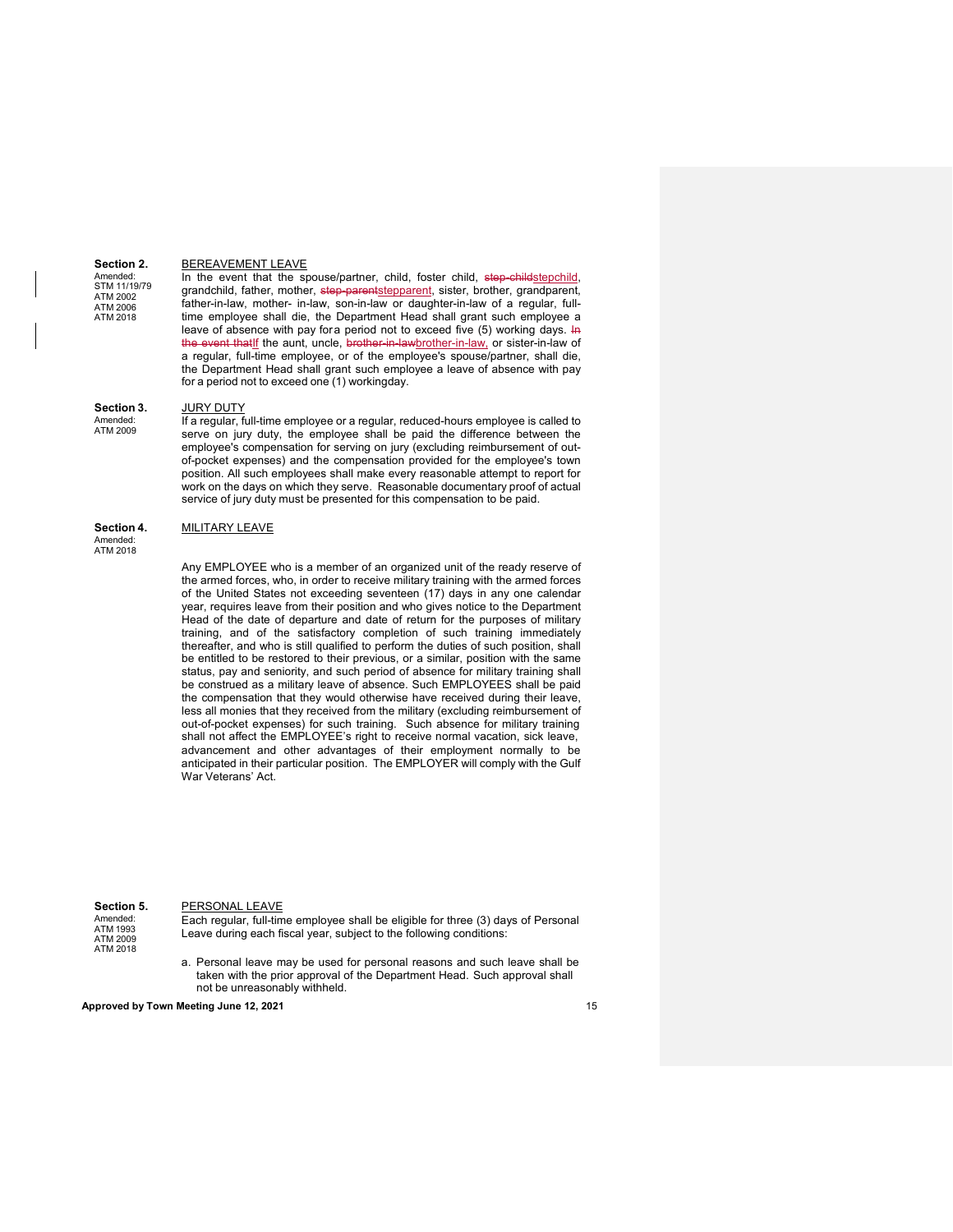- b. During the first year of employment, each such employee may be eligible for one day of paid personal leave for each four (4) months that the employee has worked.
- c. Unused personal leave can never be used during another fiscal year, nor can it be converted to pay or compensation of any kind.
- d. All regular, reduced-hours employees shall be entitled to personal leave, calculated on a pro rata basis by multiplying 3 by a fraction, of which the numerator is the average number of hours worked by such employee each week and the denominator is forty.

#### **Section 6.** SMALL NECESSITIES LEAVE

Amended: ATM 2000 ATM 2018 Eligible employees may take small necessities leave in accordance with and subject to the provisions of M.G.L. c. 149, Section 52D.

#### **Section 7.** UNPAID LEAVES OF ABSENCE

An unpaid leave of absence may be granted by the Department Head in consultation with the Select Board of or the Library Board of Trustees, who will consider, among other things, the provisions of the Family and Medical Leave Act. Amended: ATM 1987 ATM 1995 ATM 2015

#### **Section 7a.** COURT APPEARANCES

Amended: ATM 2000 ATM 2009 Unless appearing in Court on Town business or on Jury Duty, employees covered under this Plan, may use vacation or personal time or take unpaid leave for court appearances.

### **Section 8.** FAMILY AND MEDICAL LEAVE ACT(FMLA)

Amended: ATM 1990 ATM 1993 ATM 1995 ATM 2002 ATM 2015 ATM 2018 Eligible employees may take Family and Medical Leave in accordance with and subject to the provisions of the Family and Medical Leave Act (FMLA). For the purposes of determining the twelve monthtwelve-month period during which the leave may be taken, the Town will utilize a rolling twelve monthtwelve-month period.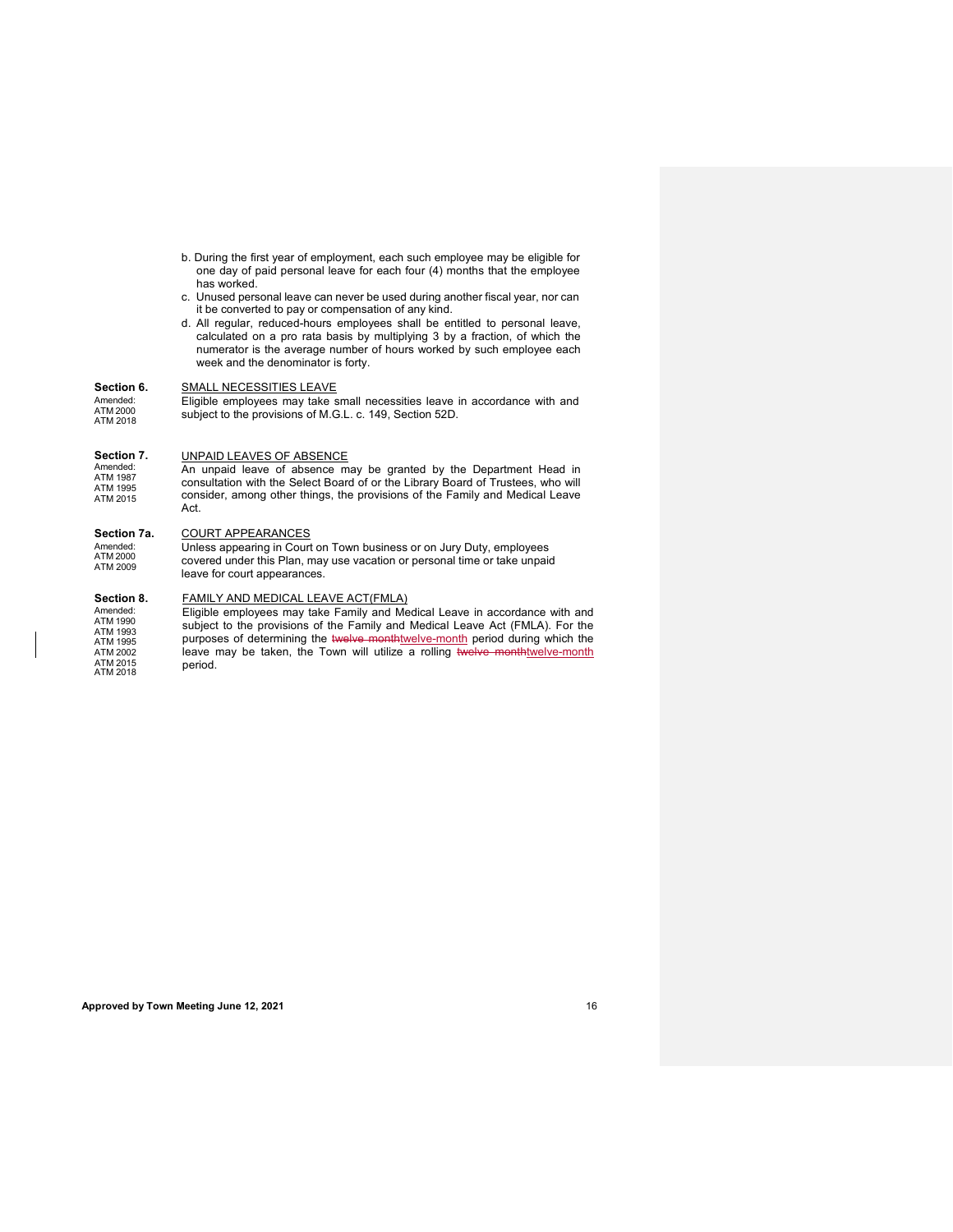#### **ARTICLE XII. BENEFITS**

| Section 1.<br>Amended:<br>ATM 2002<br>ATM 2006<br>ATM 2008 | Medical Insurance - The Town will continue to provide the following plans or their<br>equivalents: an Indemnity Plan paid at fifty percent (50%) by the Town and an HMO<br>plan paid at seventy-five percent (75%) by the Town.                                                                                                                                                                                                                                                                                                                                                                                                                                                               |  |  |  |  |  |
|------------------------------------------------------------|-----------------------------------------------------------------------------------------------------------------------------------------------------------------------------------------------------------------------------------------------------------------------------------------------------------------------------------------------------------------------------------------------------------------------------------------------------------------------------------------------------------------------------------------------------------------------------------------------------------------------------------------------------------------------------------------------|--|--|--|--|--|
| Section 2.<br>Amended:<br>ATM 2002                         | Group Life, Accidental Death, and Dismemberment Insurance - The Town will<br>continue to provide the same insurance or its equivalent that is presently in effect<br>and pay fifty percent (50%) of the premium for this insurance for the first ten<br>thousand dollars coverage (\$10,000). The amount of coverage shall be a minimum<br>of ten thousand dollars (\$10,000.00).                                                                                                                                                                                                                                                                                                             |  |  |  |  |  |
| Section 3.<br>Amended:<br>ATM 2002                         | Liability Insurance - The Town will continue to provide the Liability Insurance or<br>equivalent that is presently in effect.                                                                                                                                                                                                                                                                                                                                                                                                                                                                                                                                                                 |  |  |  |  |  |
| Section 4.<br>Amended:<br>ATM 2002                         | Disability Insurance - The Town will continue to provide the Disability Insurance or<br>equivalent that is presently in effect. The Town will continue to pay fifty percent<br>(50%) of the premium for this insurance.                                                                                                                                                                                                                                                                                                                                                                                                                                                                       |  |  |  |  |  |
| Section 5.<br>Amended:<br>ATM 2002                         | Changed Benefits - In the event the Town changes benefits or terms relating to<br>insurance, in excess of or more advantageous to the employees than those<br>provided for in this Article, such benefits or terms shall prevail to the extent<br>permitted by law.                                                                                                                                                                                                                                                                                                                                                                                                                           |  |  |  |  |  |
| Section 6.<br>Amended:<br>STM 11/26/84                     | The Town will pay one-half the premium costs payable by a retired employee for<br>Group Life Insurance and for Group General or Blanket Hospital, Surgical, Medical,<br>Dental and other Health Insurance, as set forth in MGL Ch.32B§9A; provided the<br>following eligibility conditions apply.<br>a. The benefits named above are part of the Benefits Package offered to all eligible<br>full-time employees.<br>b. The retired employee is a member of Middlesex Retirement System,<br>Massachusetts Teachers Association or any other retirement system<br>recognized by the Town of Boxborough, and the employee meets the<br>requirements for retirement as set forth by such system. |  |  |  |  |  |

### <span id="page-17-0"></span>**ARTICLE XIII. LAYOFFS**

**Section 1.** Amended: ATM 2009 In the event that the Town shall determine that it must lay off employees of the Town for budgetary reasons, the Department Head shall notify the employee as soon as practicable.

**Section 2.** Trainee employees will be laid off first.

Amended: ATM 2009

## **ARTICLE XIV. DISCIPLINARY ACTIONS AND DISMISSAL**

Entire Article replaced ATM 2003

- **Section 1.** Statement of Responsibilities It is the responsibility of all employees to comply with regulations necessary for the proper operation of the departments in the Town of Boxborough.
- **Section 2.** Amended: ATM 2009 Enforcement – Department Heads are responsible for enforcing these regulations and reporting problem situations to the Select Board or the Library Board of Trustees.

#### **Approved by Town Meeting June 12, 2021** 17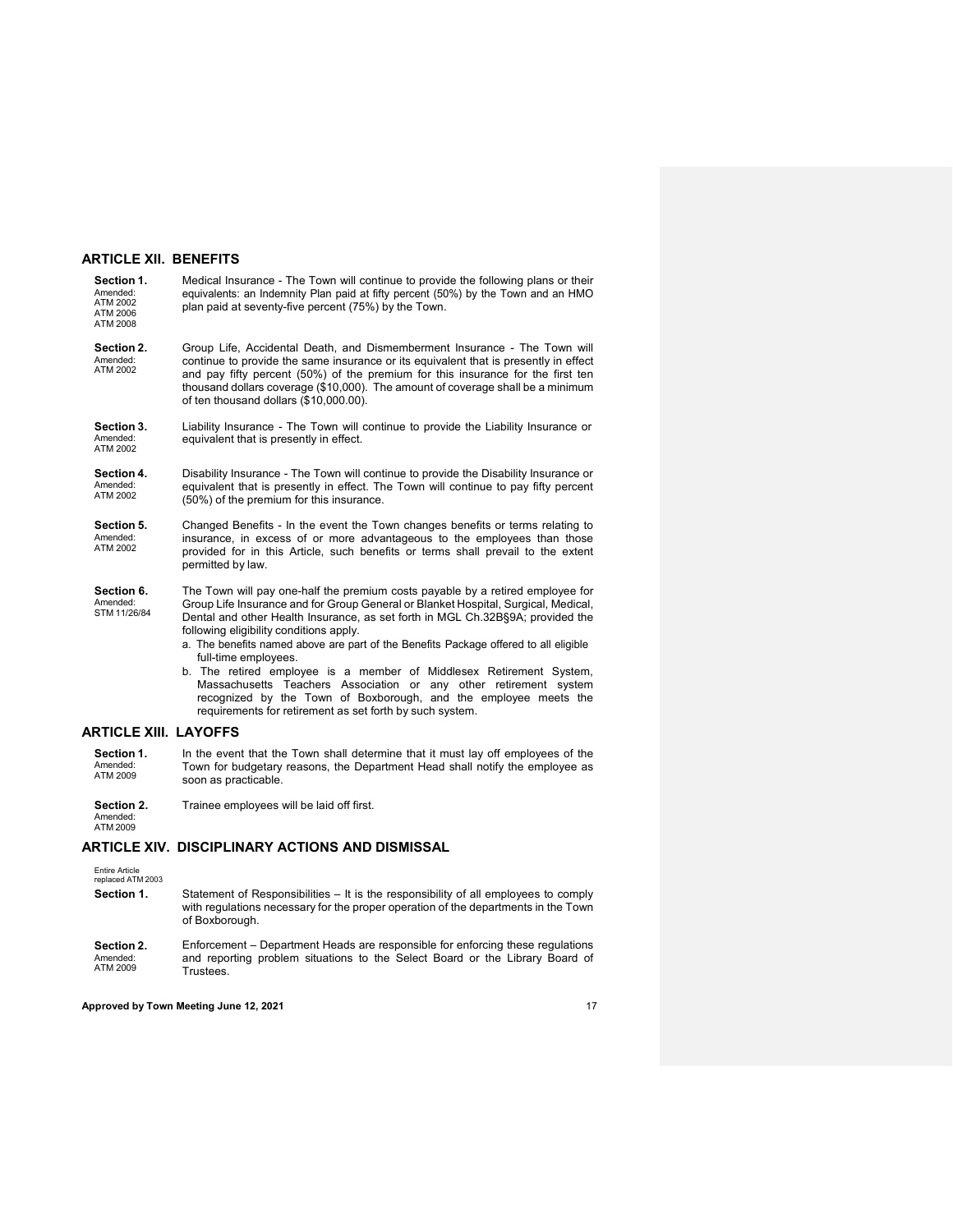| Section 3.                         | Types of Disciplinary Action – Disciplinary action or measures shall include the<br>following: Oral Reprimand, Written Reprimand, Disciplinary Probation, Suspension<br>without pay, and/or Discharge. Such actions may begin at a level appropriate to<br>the offense.                                                                                                                                                                                                                                                                                                                                                                                                                                                                                                                                                                                                                                                                                                                                                                                                                                                                                                 |
|------------------------------------|-------------------------------------------------------------------------------------------------------------------------------------------------------------------------------------------------------------------------------------------------------------------------------------------------------------------------------------------------------------------------------------------------------------------------------------------------------------------------------------------------------------------------------------------------------------------------------------------------------------------------------------------------------------------------------------------------------------------------------------------------------------------------------------------------------------------------------------------------------------------------------------------------------------------------------------------------------------------------------------------------------------------------------------------------------------------------------------------------------------------------------------------------------------------------|
| Section 4.                         | Severity of Discipline – The disciplinary action as specified should be consistent<br>with the seriousness of the offense or behavior involved.                                                                                                                                                                                                                                                                                                                                                                                                                                                                                                                                                                                                                                                                                                                                                                                                                                                                                                                                                                                                                         |
| Section 5.                         | Reasons for Disciplinary Action – Disciplinary action may be imposed upon an<br>employee for documented failure to fulfill their responsibilities as an employee.<br>Examples of employee failure to fulfill their responsibilities as an employee include,<br>but are not limited to:                                                                                                                                                                                                                                                                                                                                                                                                                                                                                                                                                                                                                                                                                                                                                                                                                                                                                  |
| Amended:<br>ATM 2018               | a. Willful violation of provisions of the Town Personnel Administration Plan or Town<br>Policies.<br>b. Negligence in the care of Town property.<br>c. Habitual (in excess of allotted leaves) tardiness and/or absence from duty.<br>d. Refusal to perform a reasonable amount of compensated work after working<br>hours when given advance notice of and directed to by their supervisor.<br>e. Insubordinate action or behavior that is perceived to violate generally accepted<br>rules of conduct as befits an employee of the Town.<br>f. Under the influence of alcohol or a controlled substance while on duty, or in                                                                                                                                                                                                                                                                                                                                                                                                                                                                                                                                          |
| ATM 2018                           | possession of alcohol or a controlled substance while on duty.<br>g. Conduct which reflects unfavorably upon the Town.<br>h. Violation of any reasonable or official order or failure to carry out any lawful and<br>reasonable directions made and given by a proper supervisor.<br>i. Any other instance or situation of such seriousness that disciplinary action is<br>considered warranted.<br>j. Conviction of a felony.                                                                                                                                                                                                                                                                                                                                                                                                                                                                                                                                                                                                                                                                                                                                          |
| Section 6.<br>Amended:<br>ATM 2009 | Reprimand Procedure – A Department Head who notes unsatisfactory job<br>performance, or non-compliance with written regulations, may, if other discipline<br>isn't warranted, issue an oral or written reprimand to the employee, including<br>reason(s) for the reprimand, and an offer of assistance on the part of the<br>Department Head in correcting the unsatisfactory situation. Oral reprimands shall<br>be presented with maximum regard for minimizing embarrassment to the employee<br>before other employees or the public.                                                                                                                                                                                                                                                                                                                                                                                                                                                                                                                                                                                                                                |
| Section 7.                         | Disciplinary Probation                                                                                                                                                                                                                                                                                                                                                                                                                                                                                                                                                                                                                                                                                                                                                                                                                                                                                                                                                                                                                                                                                                                                                  |
| Amended:<br>ATM 2009               | a. Placement on Disciplinary Probation – If oral or written reprimand fails to correct<br>unsatisfactory job performance, or non-compliance with department regulations,<br>an employee may be required to serve a maximum ninety (90) day disciplinary<br>probation. Duration of the probation is at the discretion of the Department Head.<br>The employee will receive a written notice stating reasons for the disciplinary<br>probation and the effective date of such action. Disciplinary probation will be<br>imposed where this action is not in conflict with requirements of current labor<br>agreements.<br>b. Expiration of Disciplinary Probation – The expiration of disciplinary probation<br>does not diminish the Department Head's right to consider an individual's overall<br>work history when making decisions relating to discipline or discharge. When<br>the employee's disciplinary probation expires, the Department Head will notify<br>the Select Board or the Library Board of Trustees, in writing, that:<br>1) The employee's performance and behavior waswere satisfactory and that<br>the employee be retained in their position, OR |
|                                    |                                                                                                                                                                                                                                                                                                                                                                                                                                                                                                                                                                                                                                                                                                                                                                                                                                                                                                                                                                                                                                                                                                                                                                         |

**Approved by Town Meeting June 12, 2021** 18

 $\overline{\mathbb{L}}$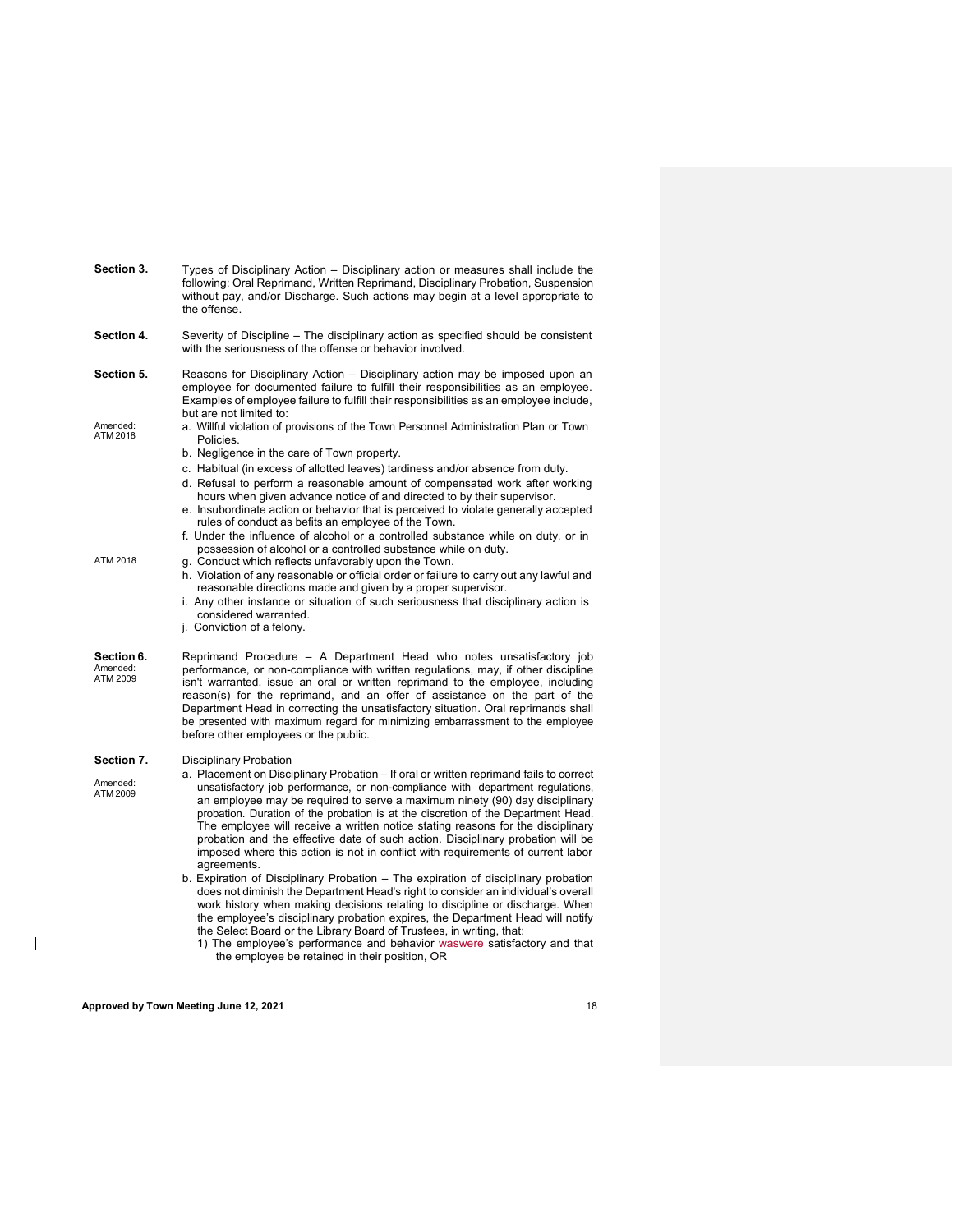2) The employee's performance and/or behavior remained unsatisfactory and that it is recommended that the employee be either suspended or discharged.

**Section 8.** Suspension – At the discretion of the Department Head, with notification to the Amended:<br>ATM 2009 Select Board or the Library Board of Trustees, an unsatisfactory employee may be suspended without pay for a period or periods that will not exceed a total of thirty (30) days in any twelve-month period. Such suspension may be in lieu of disciplinary probation, or at the expiration of the disciplinary probation, depending depending on ndingdepending on upon the situation. The employee will receive a written notice stating reasons for

the suspension and the effective date. At the end of the suspension period, and a reasonable observation period of no less than ninety (90) days, the Department Head will inform the Select Board or Library Board of Trustees of the employee's improved behavior/performance and their recommended retention of the employee, or of the employee's continued unsatisfactory behavior/performance, and their recommended discharge of the employee.

- **Section 9.** Discharge An employee may be discharged either because of unsatisfactory on the job or for violation of Town regulations. Prior to any employee's discharge, both the Personnel Board Chair and the Select Board Chair should be consulted. Examples of employee actions which may result in immediate termination include, but are not limited to:
	- Theft or dishonesty

 $\overline{\phantom{a}}$ 

- Assault or other violent behavior
- Falsification of records
- Intentional or malicious damage to Town property
- Violation of another person's civil rights
- Concealment of an error or omission of pertinent facts
- **Section 10.** Employee Appeal Pursuant to Article XV, Section 2, the employee shall have the Amended: ATM 2009 ATM 2015 ATM 2018 right to appeal their placement on disciplinary probation, suspension, or discharge at step 2 of the grievance procedure, and the case shall be handled in accordance with this procedure. Suspensions or discharges made during the initial training period or at the expiration of the initial training period are not appealable. A decision not to reappoint an individual whose term has expired is not a dismissal for purposes of the Plan and is not subject to challenge.
- **Section 11.** Documentation All documentation related to oral and written reprimands and disciplinary actions shall be retained in the employee's official personnel file. It is the Town's policy not to remove any disciplinary documents from an official personnel file.

#### **ARTICLE XV. RESOLUTION OF COMPLAINTS/GRIEVANCES**

| Section 1.<br>Amended:<br>ATM 2002<br>ATM 2018 | A grievance/complaint is defined as any dispute between an employee and the<br>Town concerning the meaning, interpretation, or application of an express and<br>specific provision of this document.                                                                 |
|------------------------------------------------|----------------------------------------------------------------------------------------------------------------------------------------------------------------------------------------------------------------------------------------------------------------------|
| Section 2.<br>Amended:<br>ATM 2002             | The following is the grievance procedure:                                                                                                                                                                                                                            |
| Amended:<br>ATM 2009<br>ATM 2015               | <b>Informal Step</b> : The aggrieved employee shall take up the grievance with the<br>Department Head, informally, within fourteen (14) calendar days of its occurrence.<br>The Department Head shall attempt to address the grievance after an informal<br>meeting. |
|                                                | Approved by Town Meeting June 12, 2021<br>19                                                                                                                                                                                                                         |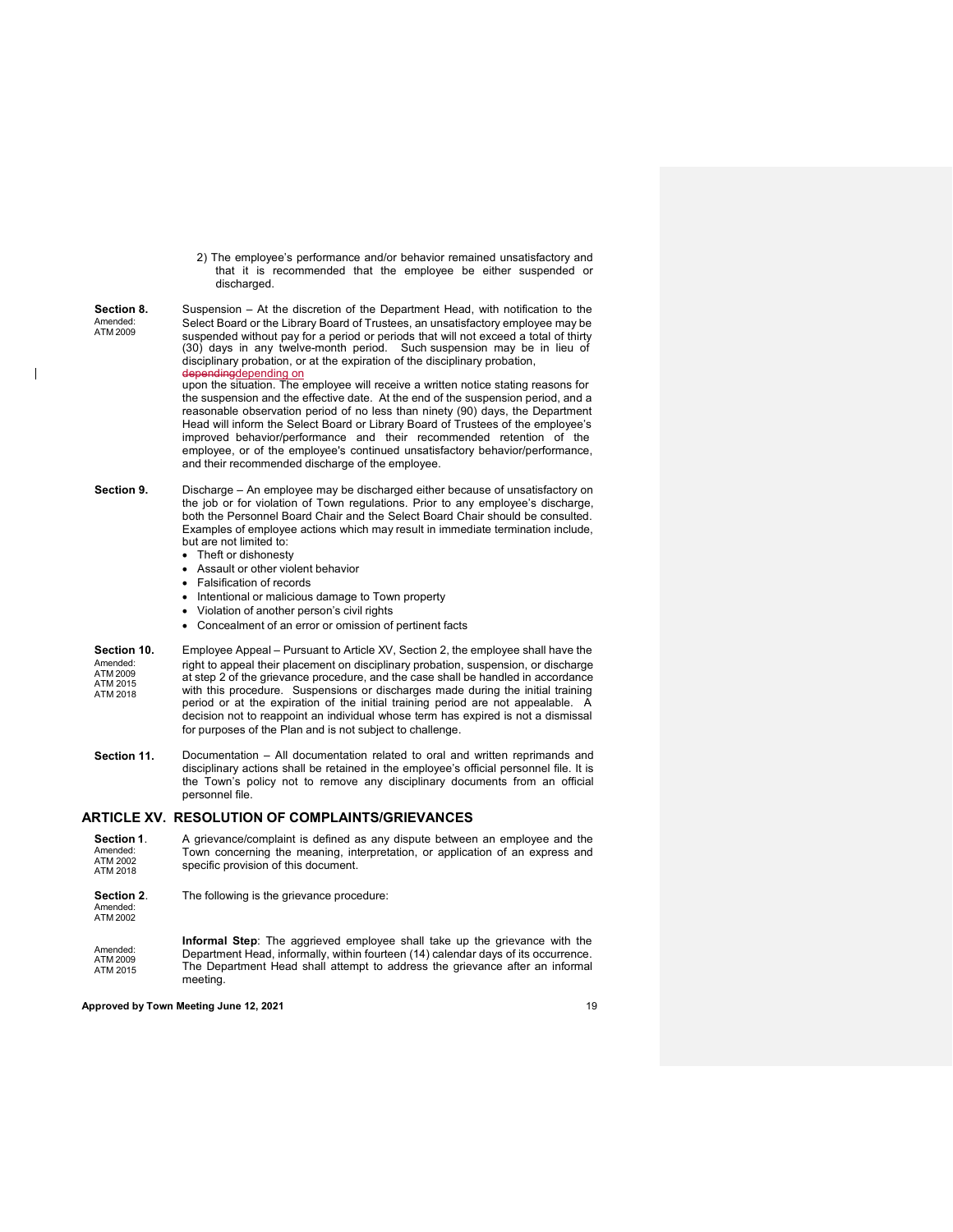**Step 1**: The aggrieved employee shall take up the grievance, in writing, with the Personnel Board. "In writing" shall mean that the grievance is detailed, and a cover sheet in the form of the COMPLAINT/GRIEVANCE FORM (per Attachment A) shall be generated within fourteen (14) calendar days from the date of the informal meeting required by the Informal Step. The Department Head must sign the form indicating that the Informal Step has occurred.

The time clock for escalation of the grievance shall be started only by personal receipt of documents by the Chair of the Personnel Board. The Personnel Board shall establish the dates for further escalation and shall attempt to adjust or settle the matter, and matter and respond in writing within fourteen (14) calendar days from receipt by the Chair.

**Step 2:** If the grievance still remainsremains unsettled, it shall be presented to the Select Board, or the Library Board of Trustees, in writing within fourteen (14) calendar days of the Personnel Board answer in Step 1. The Select Board, or the Library Board of Trustees, will have a hearing on the grievance within fourteen (14) calendar days of the receipt of the grievance and shall respond, adjust, or settle the matter, in writing, within fourteen (14) calendar days from the date of the hearing.

- **Section 3.** Amended: ATM 2002 Any grievance that is not pursued in accordance with the time limits specified herein, or as extended by mutual agreement, is deemed waived. The parties may, by mutual agreement in writing, extend the time limits referred to in this Article.
- **Section 4.** Amended: ATM 2002 No grievance based on an event or condition that occurred or existed prior to the acceptance of this article may be the subject of a grievance.
- **Section 5.** Amended: ATM 2002 The failure of the employee to file a grievance, or the decision of the employee not to file a grievance, in one or more instances, shall not be deemed to be a waiver if an employee chooses to file a grievance in any other instance or instances.

### **ARTICLE XVI. COMPENSATION FOR POSITIONS**

| Amended:<br>ATM 1981<br>ATM 2002<br>ATM 2009<br>ATM 2015<br>ATM 2017 |                                                                                                                                                                                                                                                                                                                                                                                |
|----------------------------------------------------------------------|--------------------------------------------------------------------------------------------------------------------------------------------------------------------------------------------------------------------------------------------------------------------------------------------------------------------------------------------------------------------------------|
| Section 1.                                                           | The Compensation of Positions per the Schedule establishes the position<br>categories, the wage rates, and the step increments. Regular Full-time, Part-time<br>and Reduced Hours Employees shall be eligible for step increase the following July<br>1, subject to a performance review of at least "proficient" during the employment<br>anniversary month of each employee. |

**Section 2.** Section Deleted ATM 2009

#### **ARTICLE XVII. PERFORMANCE REVIEWS**

| Section 1. |               |
|------------|---------------|
| Amended:   | <b>INTENT</b> |
| ATM 2000   |               |

**Approved by Town Meeting June 12, 2021** 20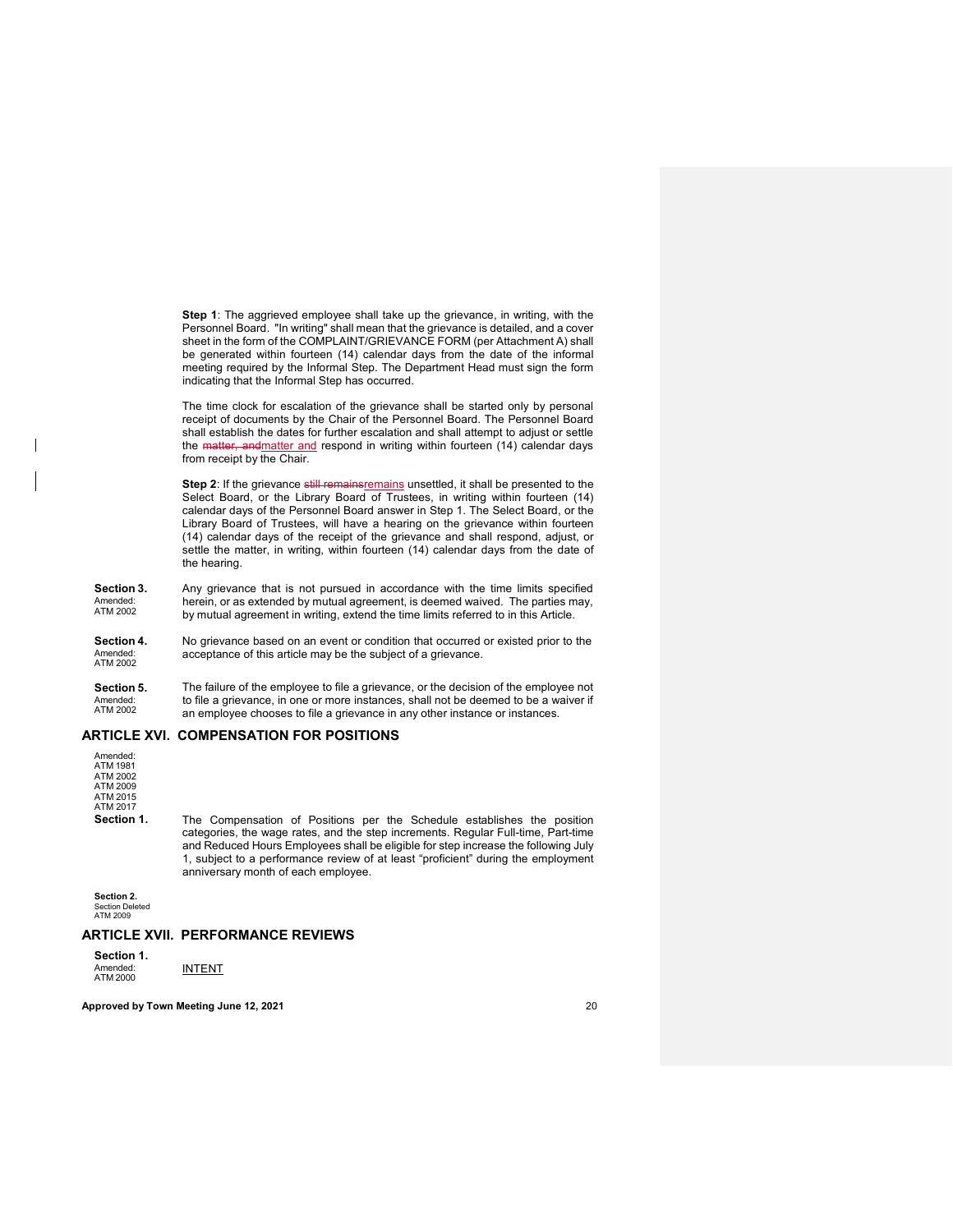#### ATM 2009 The employee performance review is intended to:

- a. Provide a method of improving the effectiveness and efficiency of the individual.
- b. Serve as a conduit for communication and feedback outside of routine daily interactions.
- c. Provide a means of reflecting upon, summarizing, and quantifying
- performance. d. Provide a process for establishing goals and objectives.
- e. Provide a basis for formal personnel decision making.
- f. Serve as a basis for recognizing accomplishments and needs for guidance, development, training, and support.

#### **Section 2.** ADMINISTRATIVE PROCEDURES

Amended:<br>ATM 2002

The Department Head, with input from any Boards or Committees directly supported by the employee, shall review performance at the end of the initial training period and annually thereafter.

- Amended: ATM 2009 ATM 2017 Performance shall be reviewed on an Employee Evaluation Form that directly correlates to the respective job description for each employee. Attendance, promptness, performance, and length of service shall be considered in making recommendations. A written evaluation of at least "proficient" shall entitle an employee to a one-step increase until the maximum step of the class has been reached.
- Amended: ATM 2009 ATM 2015 Upon completion of the evaluation, the Department Head will review the appraisal with the Employee and if appropriate will forward a Pay Change Request to the Town Accountant and Treasurer for implementation. All pay changes shall conform to contractual obligations and/or the approved Personnel Administration Plan, including the Schedule.

After discussing the review with the Department Head, the employee must sign the evaluation form indicating that the employee has seen the evaluation.

The completed evaluation form is then returned to the Town Administrator for filing in the employee's file. Employees and Department Heads are encouraged to keep copies of the evaluation if they choose.

### **Section 3. Ratings**

Amended: ATM 2002 ATM 2017

- **1. Outstanding:** Significantly exceeds established job standards with exceptional quality, quantity and timeliness of work. Always achieves exceptional results well beyond those expected of the position.
- **2. Highly Effective:** Consistently exceeds established job standards for quality, quantity and timeliness of work. Often achieves results beyond those expected for the position.
- **3. Proficient:** Generally proficient at established job standards for quality, quantity and timeliness of work. Meets goals and objectives. Occasionally exceeds established job standards.
- **4. Requires Development:** Meets some established job standards for quality, quantity and timeliness of work. Requires improvement in meeting goals and objectives. May require more supervision than expected for assignment.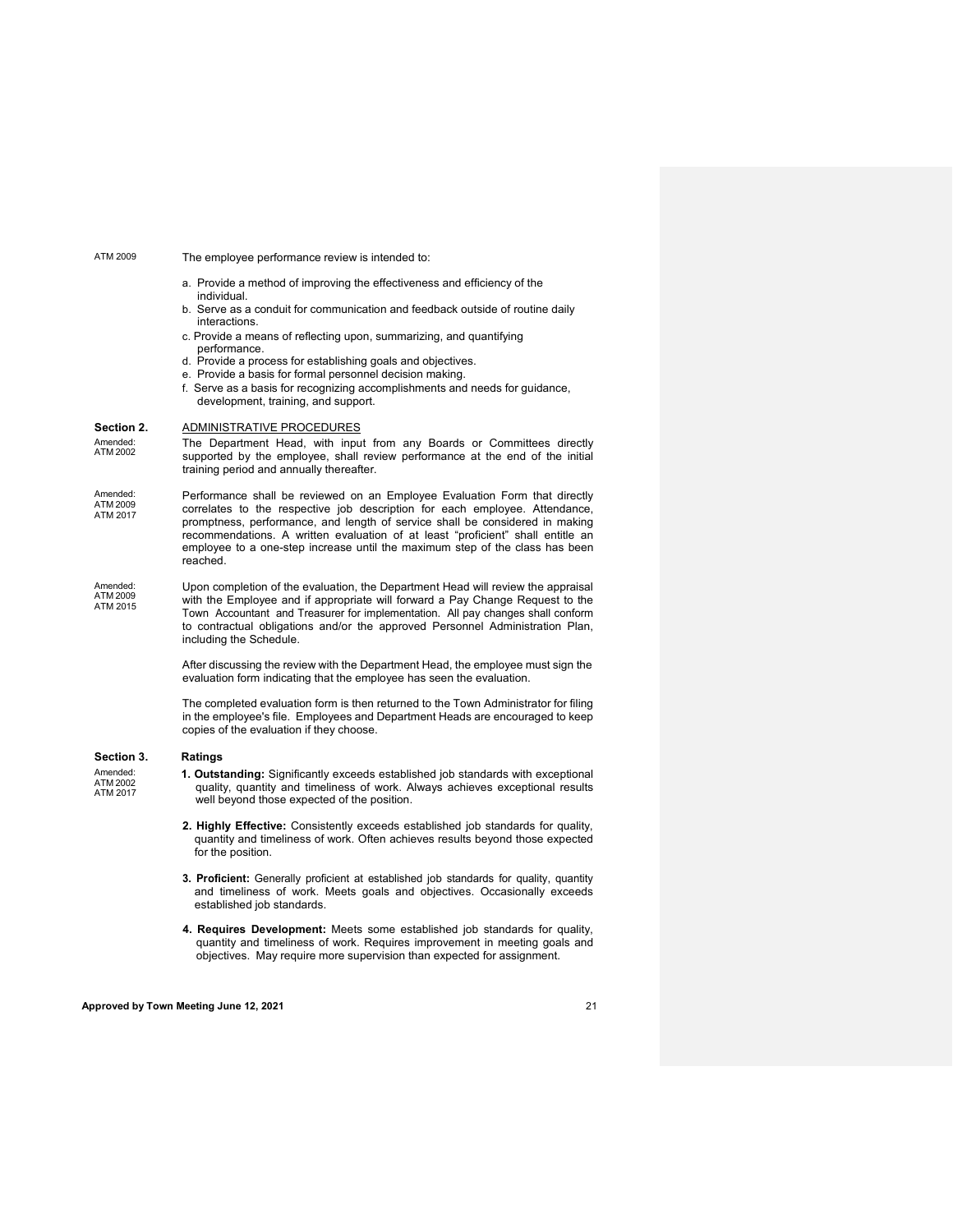**5. Unsatisfactory:** Does not meet established job standards for quality, quantity, and timeliness of work. Requires continual close supervision and direction. Performance is well below standards, not acceptable, and requires immediate improvement.

The annual rating should never come as a surprise to the employee. Ratings 4 and 5 above may not be used unless prior, documented, discussions of the issues have been held between the Department Head and the employee.

#### **ARTICLE XVIII. MANAGEMENT RIGHTS**

Amended: ATM 2002 ATM 2009

**Section 1.** Amended: ATM 2015

This Personnel Administration Plan is not intended to violate any federal, state, countycounty, or municipal laws, nor shall anything in this document be interpreted as diminishing the right of the Town to determine and prescribe the methods and means

by which its operation of the departments shall be conducted, except as may otherwise be provided in this document.

**Section 2.** The Town shall exercise the customary rights and responsibilities of the Amended: ATM 2015 ATM 2017 ATM 2018 management of Town departments. The Town shall have the exclusive right to manage the Town departments, to direct the working forces, to contract and subcontract, to determine the operations, the methods, the processes and procedures, the schedules and work assignments. The Town has the right to hire, layoff,<br>promote, demote, transfer, assign, <del>discipline<u>discipline,</u> or discharge, maintain</del> discipline, and

require the observance of the Town's reasonable rules and regulations. The Town may dismiss any employee with or without cause, as long as the dismissal does not violate local, statestate, or federal law. The Town may dismiss any employee with an

overall performance rating below "proficient" if the rating has not been remedied to "proficient" in six (6) months. The Town may relieve employees from duty because of lack of work or other proper reasons. The Town has the exclusive and sole right to determine and maintain equitable standards of performance, and to attain and maintain efficiency.

**Section 3.** The failure of the Town to exercise, or the decision of the Town not to exercise, any of its management rights in one or more instances, shall not be deemed to be a waiver by the Town if it chooses to enforce the right or rights in any other instance or instances.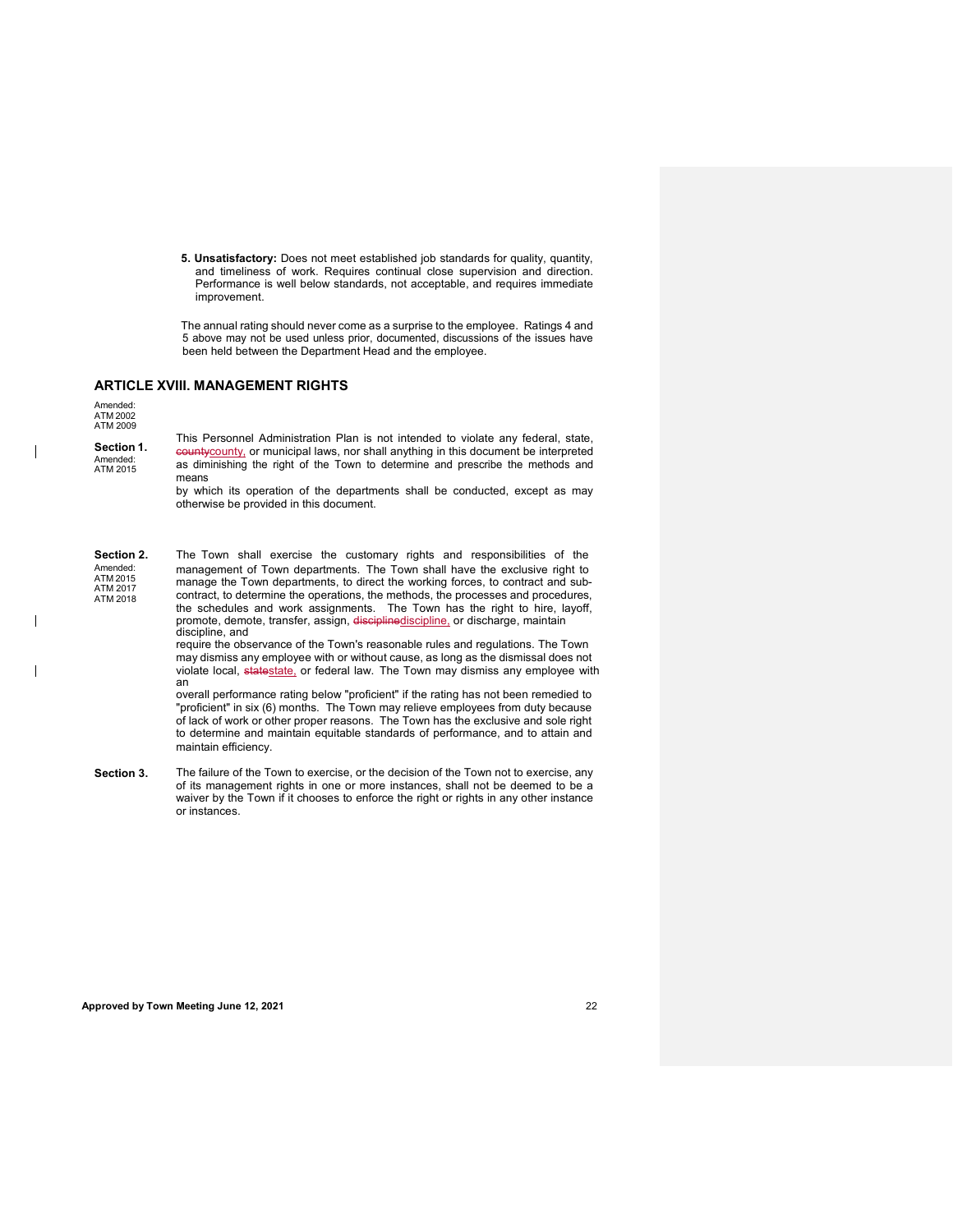### **NOTES:**

- MISCELLANOUSE PROVISIONS (Formally Article XVI) was removed, ATM 2009. Section 1 is now Article III §10; Section 2 is now Article VI § 2b.
- AFFIRMATIVE ACTION POLICY (Formally Article XIX) was removed to the Employee Handbook, ATM 2009.
- ALCOHOL AND DRUG FREE WORKPLACE POLICY (Formally Article XX) was removed to the Employee Handbook, ATM 2009.
- HARASSMENT POLICY (Formally Article XXI) was removed to the Employee Handbook, ATM 2009.
- HIRING POLICY (Formally Article XXII) was removed to the Employee Handbook, ATM 2009.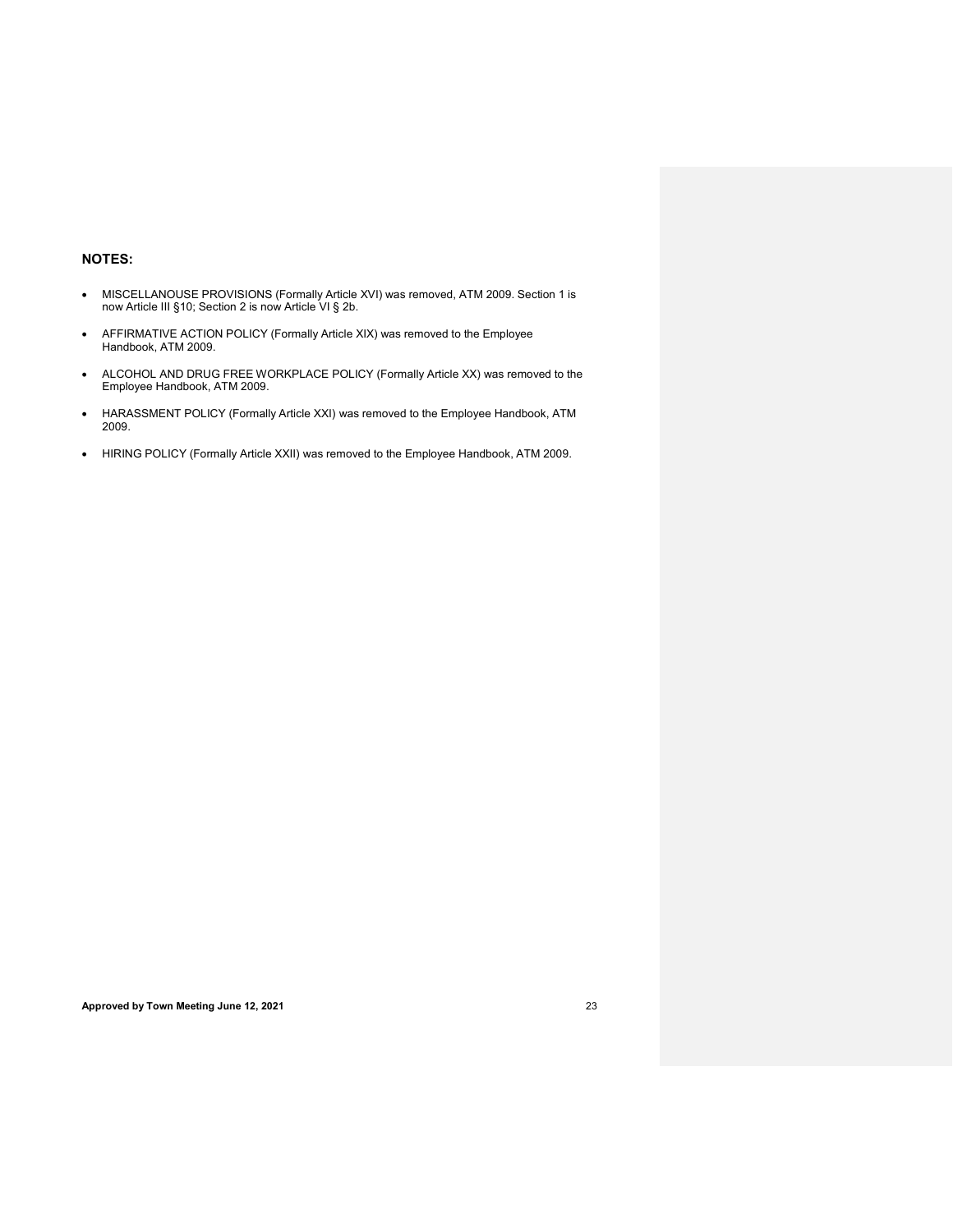### **ATTACHMENT A: COMPLAINT/GRIEVANCE FORM**

### **Town of Boxborough Complaint/Grievance Form**

**Statement of grievance (including a summary and the date of occurrence):**

**Article & Section reference from Contract or Personnel Administration Plan:**

**Statement of Remedial Action Sought:**

**Supporting Evidence (list of enclosures):**

**Submitted by:**

Signature of Aggrieved

Date

| <b>Step</b>     | <b>Procedural</b><br><b>Recipient</b>             | Procedural<br>Date of<br><b>Escalation</b> | Aggrieved's<br><b>Signature</b> | Date/Time<br><b>Submitted</b> | Recipient's<br><b>Signature</b> | Date/Time<br><b>Received</b> |
|-----------------|---------------------------------------------------|--------------------------------------------|---------------------------------|-------------------------------|---------------------------------|------------------------------|
| <b>Informal</b> | <b>Department</b><br>Head                         | $(14 \text{ cal. days})$                   |                                 |                               |                                 |                              |
| Step 1          | Personnel<br>Board                                | $(14 \text{ cal. days})$                   |                                 |                               |                                 |                              |
| Step 2          | <b>BOS/Library</b><br><b>Board of</b><br>Trustees | $(14 \text{ cal. days})$                   |                                 |                               |                                 |                              |
| Step 2b         | <b>BOS/Library</b><br><b>Board ruling</b>         | $(30 \text{ cal. days})$                   |                                 |                               |                                 |                              |

Form amended ATM 2009

**Approved by Town Meeting June 12, 2021** 24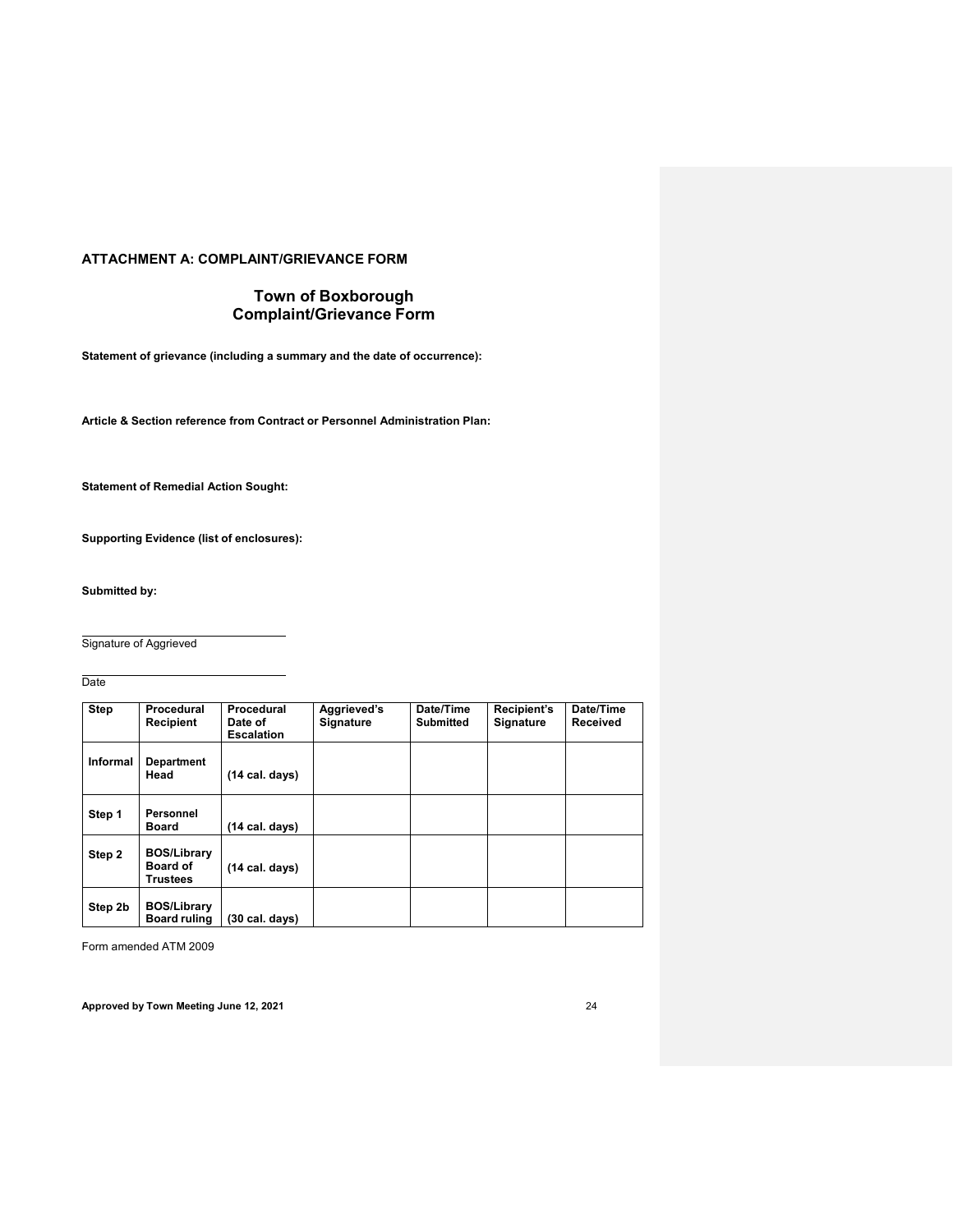### FY2022 Classification & Compensation Schedule - including 2.4% Wage Increase Regular Full-Time, Reduced Hours and Part-Time Employees

| Grade | <b>Positions</b>                                         | <b>FLSA Status</b> | Step 1 | Step 2 | Step 3 | Step 4 | Step 5 | Step 6 | Step 7 | Step 8 | Step 9  | Step 10 | Step 11 | Step 12 | Step 13 | Step 14 |
|-------|----------------------------------------------------------|--------------------|--------|--------|--------|--------|--------|--------|--------|--------|---------|---------|---------|---------|---------|---------|
| 16    | <b>Assistant Town Administrator</b><br>Police Lieutenant | Exempt             | 83,259 | 85,341 | 87.474 | 89,661 | 91,903 | 94,200 | 96,555 | 98,969 | 101,443 | 103,980 | 106,579 | 109,244 | 111,975 | 114.774 |
|       |                                                          |                    |        |        |        |        |        |        |        |        |         |         |         |         |         |         |
|       | COA & Comm Svc Director                                  |                    |        |        |        |        |        |        |        |        |         |         |         |         |         |         |
|       | <b>Inspector of Buildings</b>                            |                    |        |        |        |        |        |        |        |        |         |         |         |         |         |         |
|       | Town Accountant                                          | Exempt             | 70,860 | 72,631 | 74,447 | 76,308 | 78,216 | 80,171 | 82,176 | 84,230 | 86,336  | 88,494  | 90.707  | 92,974  | 95,299  | 97,681  |
| 15    | Town Assessor                                            |                    |        |        |        |        |        |        |        |        |         |         |         |         |         |         |
|       | <b>Town Planner</b>                                      |                    |        |        |        |        |        |        |        |        |         |         |         |         |         |         |
|       | Town Treasurer/Collector                                 |                    |        |        |        |        |        |        |        |        |         |         |         |         |         |         |
|       | Council on Aging Coordinator                             |                    |        |        |        |        |        |        |        |        |         |         |         |         |         |         |
|       | Town Clerk/Temporary Town Clerk                          | Exempt             | 60,305 | 61,813 | 63,358 | 64,942 | 66,566 | 68,230 | 69,936 | 71,684 | 73,476  | 75,313  | 77,196  | 79,126  | 81,104  | 83,132  |
| 14    | <b>Community Services Coordinator</b>                    |                    |        |        |        |        |        |        |        |        |         |         |         |         |         |         |
|       | DPW Foreman                                              | Non-Exempt         | 28.89  | 29.61  | 30.35  | 31.11  | 31.89  | 32.68  | 33.50  | 34.34  | 35.20   | 36.08   | 36.98   | 37.90   | 38.85   | 39.82   |
|       |                                                          |                    |        |        |        |        |        |        |        |        |         |         |         |         |         |         |
|       | Youth Services Librarian                                 | Exempt             | 55,656 | 57,048 | 58,474 | 59,936 | 61,434 | 62,970 | 64,544 | 66,158 | 67.812  | 69,507  | 71.245  | 73,026  | 74.852  | 76,723  |
| 13    | Information Services Librarian                           | Non-Exempt         | 26.65  | 27.32  | 28.00  | 28.70  | 29.42  | 30.16  | 30.91  | 31.68  | 32.48   | 33.29   | 34.12   | 34.97   | 35.85   | 36.74   |
|       | <b>Technical Services Librarian</b>                      |                    |        |        |        |        |        |        |        |        |         |         |         |         |         |         |
|       | <b>Administrative Assistant</b>                          |                    |        |        |        |        |        |        |        |        |         |         |         |         |         |         |
|       | <b>Conservation Agent</b>                                |                    |        |        |        |        |        |        |        |        |         |         |         |         |         |         |
| 12    | DPW Worker-Skilled                                       | Non-Exempt         | 24.79  | 25.41  | 26.05  | 26.70  | 27.36  | 28.05  | 28.75  | 29.47  | 30.21   | 30.96   | 31.73   | 32.53   | 33.34   | 34.17   |
|       | Fleet Maintenance Mechanic                               |                    |        |        |        |        |        |        |        |        |         |         |         |         |         |         |
|       |                                                          |                    |        |        |        |        |        |        |        |        |         |         |         |         |         |         |
|       | Animal Control Officer                                   | Non-Exempt         | 23.07  | 23.65  | 24.24  | 24.84  | 25.47  | 26.10  | 26.75  | 27.42  | 28.11   | 28.81   | 29.53   | 30.27   | 31.03   | 31.80   |
| 11    | <b>Department Assistant</b>                              |                    |        |        |        |        |        |        |        |        |         |         |         |         |         |         |
|       | <b>Bldgs/Gnds Maint Worker</b>                           |                    |        |        |        |        |        |        |        |        |         |         |         |         |         |         |
|       | DPW Worker-Semi Skilled                                  |                    |        |        |        |        |        |        |        |        |         |         |         |         |         |         |
| 10    | Senior Library Assistant                                 | Non-Exempt         | 21.45  | 21.99  | 22.54  | 23.10  | 23.68  | 24.27  | 24.88  | 25.50  | 26.14   | 26.79   | 27.46   | 28.15   | 28.85   | 29.57   |
|       | <b>Transfer Station Worker</b>                           |                    |        |        |        |        |        |        |        |        |         |         |         |         |         |         |
|       |                                                          |                    |        |        |        |        |        |        |        |        |         |         |         |         |         |         |
| 9     | Library Assistant                                        | Non-Exempt         | 19.96  | 20.46  | 20.97  | 21.49  | 22.03  | 22.58  | 23.14  | 23.72  | 24.32   | 24.92   | 25.55   | 26.19   | 26.84   | 27.51   |
| 8     | Van Dispatcher                                           | Non-Exempt         | 18.57  | 19.03  | 19.50  | 19.99  | 20.49  | 21.00  | 21.53  | 22.07  | 22.62   | 23.19   | 23.76   | 24.36   | 24.97   | 25.59   |

**Approved by Town Meeting June 12, 2021**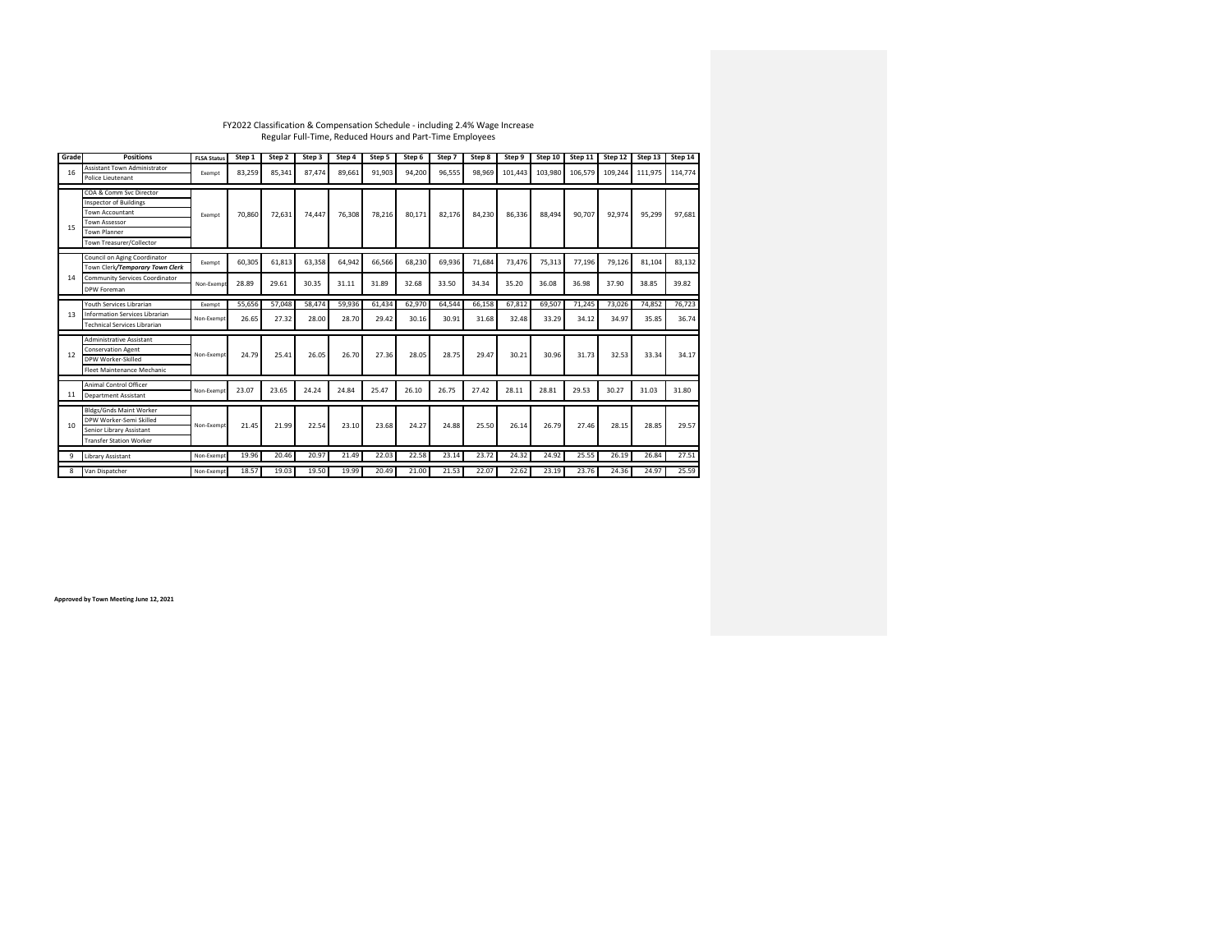**Approved by Town Meeting June 12, 2021**

## **FY2022 Classification & Compensation Schedule - including 2.4% Wage Increase Per Diem and Intermittent Employees & Stipends**

| Hourly (All Non-exempt)                    |                                     | Rate  | 1-Jan |
|--------------------------------------------|-------------------------------------|-------|-------|
| <b>CIT</b>                                 | \$                                  | 11.56 |       |
| Intern (Town Hall)                         | \$                                  | 11.56 |       |
| Junior Library Page                        | $\overline{\boldsymbol{\zeta}}$     | 11.56 |       |
| Library Page                               | \$                                  | 11.56 |       |
| Counselor                                  | \$                                  | 13.50 | 14.25 |
| Asst. Animal Control Officer - Dogs & Cats | \$                                  | 13.50 | 14.25 |
| Laborer - Cemetery                         | \$                                  | 13.50 | 14.25 |
| <b>Election Workers</b>                    | \$                                  | 13.50 | 14.25 |
| <b>Clerk of Elections</b>                  | \$                                  | 15.21 |       |
| <b>Media Production Technician</b>         | \$                                  | 14.27 |       |
| Seasonal Conservation Officer              | \$                                  | 14.39 |       |
| Lead Counselor                             | \$                                  | 14.62 |       |
| Seasonal Maintenance Worker                | \$                                  | 16.03 |       |
| Van Driver                                 | \$                                  | 17.02 |       |
| Lock Up Attendant                          | \$                                  | 17.27 |       |
| Part Time Dispatcher                       | \$                                  | 19.47 |       |
| Fire Department Chaplain                   | \$                                  | 19.83 |       |
| Firefighter/EMT                            | \$                                  | 19.83 |       |
| Special Police Officer                     | \$                                  | 19.83 |       |
| Substitute Librarian                       | \$                                  | 19.83 |       |
| Gym Director                               | \$                                  | 21.42 |       |
| <b>Winter Recreation Director</b>          | $\overline{\boldsymbol{\varsigma}}$ | 21.42 |       |
| Specialty Instructor Level I               | \$                                  | 21.42 |       |
| <b>Fire Lieutenant</b>                     | \$                                  | 21.80 |       |
| <b>Animal Control Officer</b>              | \$                                  | 21.80 |       |
| Specialty Instructor Level II              | $\overline{\boldsymbol{\varsigma}}$ | 21.95 |       |
| <b>Summer Recreation Director</b>          | $\overline{\boldsymbol{\varsigma}}$ | 21.95 |       |
| <b>Lead Summer Recreation Director</b>     | $\overline{\boldsymbol{\varsigma}}$ | 22.53 |       |
| <b>Fire Captain</b>                        | \$                                  | 22.53 |       |
| Veterans Services Officer                  | $\overline{\boldsymbol{\varsigma}}$ | 22.53 |       |
| Snow Plow Operator                         | $\overline{\boldsymbol{\varsigma}}$ | 25.28 |       |
| Deputy Fire Chief                          |                                     | 25.47 |       |
| Asst. Building Inspector                   | $\frac{1}{2}$                       | 30.18 |       |
| Call Building Inspector                    |                                     | 35.13 |       |
| Call Fire Chief                            | $\overline{\mathsf{s}}$             | 48.93 |       |
|                                            |                                     |       |       |

| <b>Stipends (Annual)</b>  | Rate    |
|---------------------------|---------|
| <b>Field Driver</b>       | \$45    |
| <b>Registrar Member</b>   | \$275   |
| Registrar Chairperson     | \$925   |
| Cemetery Superintendent   | \$5,000 |
| Animal Inspector          | \$1,015 |
| <b>Technology Liaison</b> | \$7,500 |
| <b>Finance Director</b>   |         |

| Rate            |
|-----------------|
| 10% Permit Fees |
| 10% Permit Fees |
| \$128 / meeting |
|                 |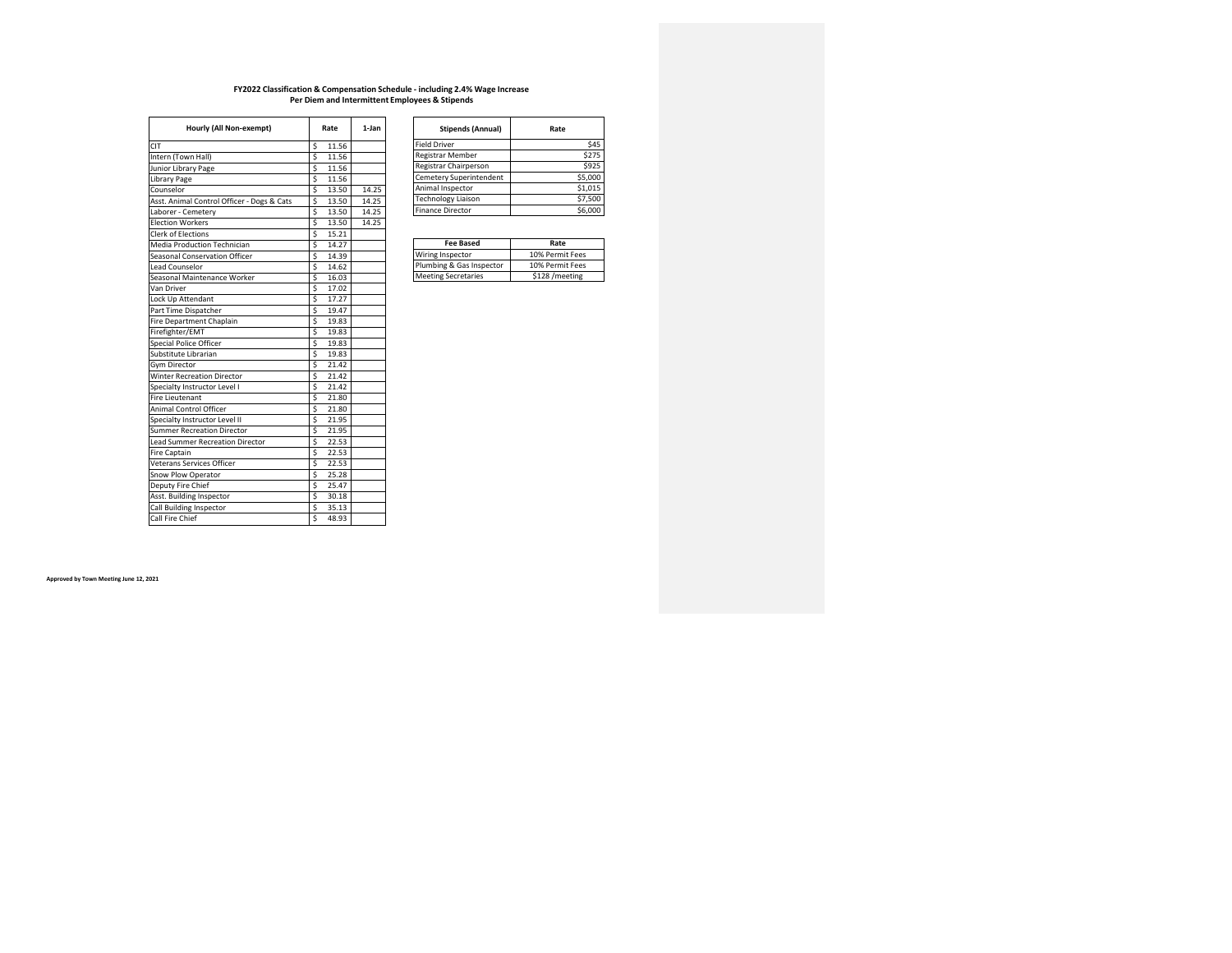### **For Informational Purposes Personal Contracts, CBA's and Elected Officials FY2022**

| <b>Personal Contracts</b> |                         |         |         |  |  |  |  |
|---------------------------|-------------------------|---------|---------|--|--|--|--|
| <b>Position</b>           | <b>Contract Expires</b> | FY2022  | FY2021  |  |  |  |  |
| <b>DPW Director</b>       | 6/30/2023               | 107,962 | 104.817 |  |  |  |  |
| <b>Fire Chief</b>         | 6/30/2022               | 131,040 | 126,000 |  |  |  |  |
| <b>Library Director</b>   | 6/30/2022               | 83,500  | 81,308  |  |  |  |  |
| Police Chief              | 6/30/2025               | 156,351 | 151,797 |  |  |  |  |
| <b>Town Administrator</b> | 6/30/2021               |         | 131,757 |  |  |  |  |

| Positions Governed by Collective Bargaining Agreements (CBA's) -expire 6/30/2021 |        |        |        |        |        |        |        |        |        |
|----------------------------------------------------------------------------------|--------|--------|--------|--------|--------|--------|--------|--------|--------|
| Position                                                                         | Step A | Step 1 | Step 2 | Step 3 | Step 4 | Step 5 | Step 6 | Step 7 | Step 8 |
| <b>Police Sergeant</b>                                                           |        | 34.53  | 35.15  | 36.09  |        |        |        |        |        |
| Police Officer                                                                   | 25.06  | 27.06  | 27.76  | 28.49  | 29.24  | 29.99  | 31.11  |        |        |
| Fire Captain                                                                     | 35.10  |        |        |        |        |        |        |        |        |
| Fire Lieutenant                                                                  | 33.64  |        |        |        |        |        |        |        |        |
| Firefighter/EMT                                                                  |        | 24.63  | 25.25  | 25.87  | 26.52  | 27.19  | 28.66  | 28.55  | 29.28  |
| Dispatch Supervisor                                                              |        | 24.52  | 25.12  | 25.72  | 26.36  | 27.01  | 27.67  |        |        |
| Dispatcher                                                                       |        | 22.00  | 22.55  | 23.10  | 23.66  | 24.24  | 24.82  |        |        |

| <b>Elected Officials</b>           |          |                                     |             |                          |  |  |  |  |
|------------------------------------|----------|-------------------------------------|-------------|--------------------------|--|--|--|--|
| <b>Position</b>                    |          | <b>FY2022</b>                       | FY2021      |                          |  |  |  |  |
| Select Board Member                | \$400.00 | annually                            | \$400.00    | annually                 |  |  |  |  |
| Board of Health Member             | \$200.00 | annually                            | \$200.00    | annually                 |  |  |  |  |
| Planning Board Member              | \$400.00 | annually                            | \$200.00    | annually                 |  |  |  |  |
| Boxborough School Committee Member | \$400.00 | annually                            | \$400.00    | annually                 |  |  |  |  |
| Library Trustee                    | \$200.00 | annually                            | \$200.00    | annually                 |  |  |  |  |
| Moderator                          | \$100.00 | annually                            | \$100.00    | annually                 |  |  |  |  |
| Constable                          | \$3.00   | /warrant posted/location            | \$3.00      | /warrant posted/location |  |  |  |  |
| <b>Town Clerk</b>                  |          | \$7,284.00 Grade 14, 6 wks May-June | \$51,498.00 | (Grade 14-Step 12)       |  |  |  |  |

\* For FY21 Elected Board and Committee Members salaries eliminated in Articles 3 & 5

\* For FY22 SOME Elected Board and Committee Members chose to forgo their salaries as reflected in Article 3

**Approved by Town Meeting June 12, 2021**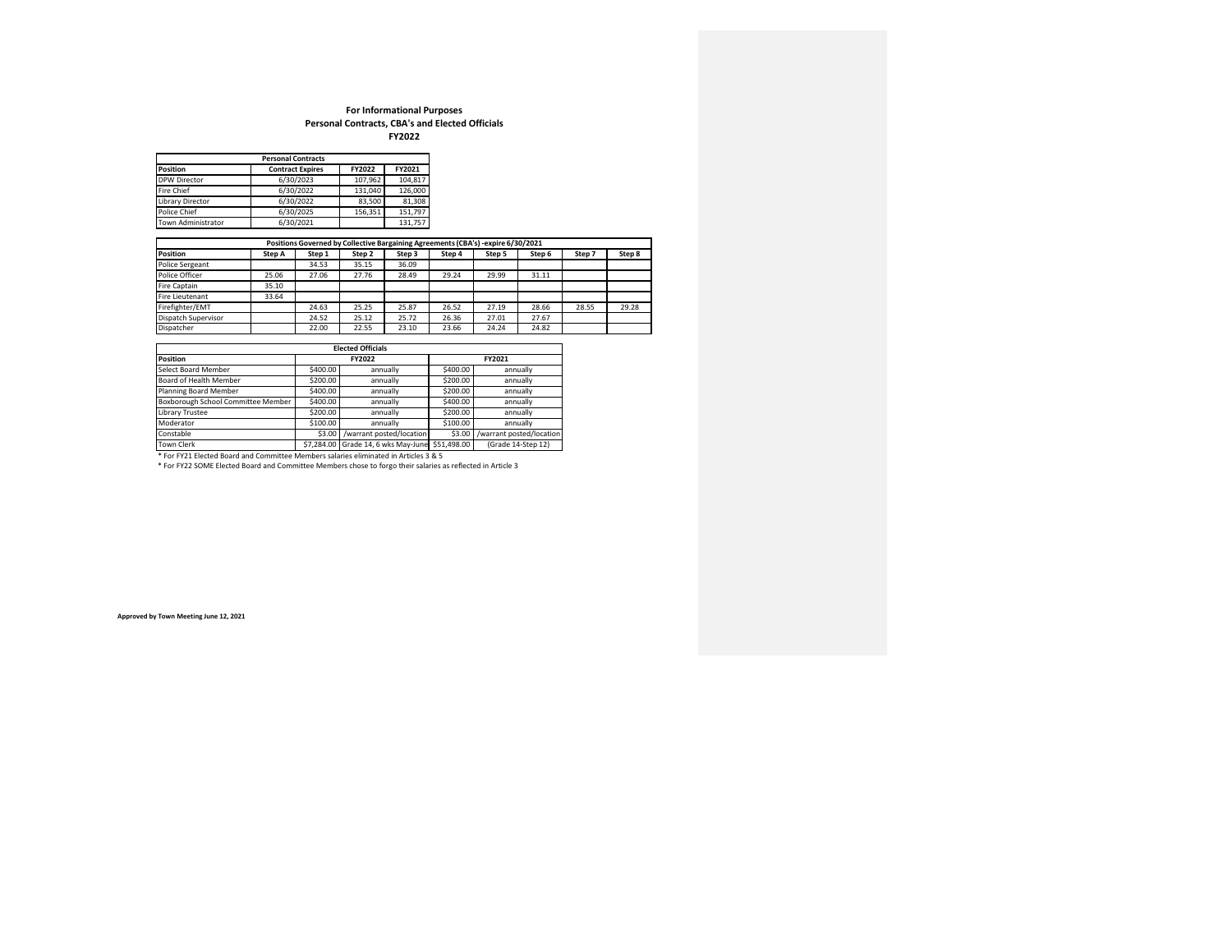

## TOWN OF BOXBOROUGH NOTICE OF PUBLIC MEETING Meeting Minutes

BOARD/COMMITTEE: Personnel Board MEETING DATE: March 21, 2022 TIME: 7:00pm PLACE: Zoom meeting with Select Board

Members Present: Sheila Bauer, Keith Lyons, Bill Litant. Maria Neyland (Associate)

## Members Absent:

Other Attendees: Tracey Sierra, Boxborough Select Board and Interim Town Administrator

- Select Board appointed Tracy Sierra to Personnel Board unanimously
- Sheila called meeting to order at 7:23 and took roll call of all board members present
- Personnel Plan Modifications Draft (reviewed by Sheila)
	- o Sheila reviewed all the major changes including
		- Automatic Steps
			- Les Fox Les was happy with the changes but was concerned about outcome if department heads continued to not complete performance reviews for employees
			- Jennifer Campbell Jennifer was supportive of the change
			- Diana Lipari Diana was curious if we considered meritbased pay and that the new verbiage did not really address that performance reviews would be handled by new Town Administrator going forward
			- John Markiewicz John was supportive of the change and thought there was an opportunity to ensure performance reviews were completed as the outcome of department heads performance would be their timely completion of their department's performance reviews
			- Wes Fowlks supported the changes
		- Out of Class Pay Section 11
			- No questions
		- Sick time amendment for regular part-time (19 hrs)
			- No questions or concerns by Select Board
			- ITA Terranzini asked if we had made any changes beyond Sick time such as vacation time and Sheila indicated that we had not.